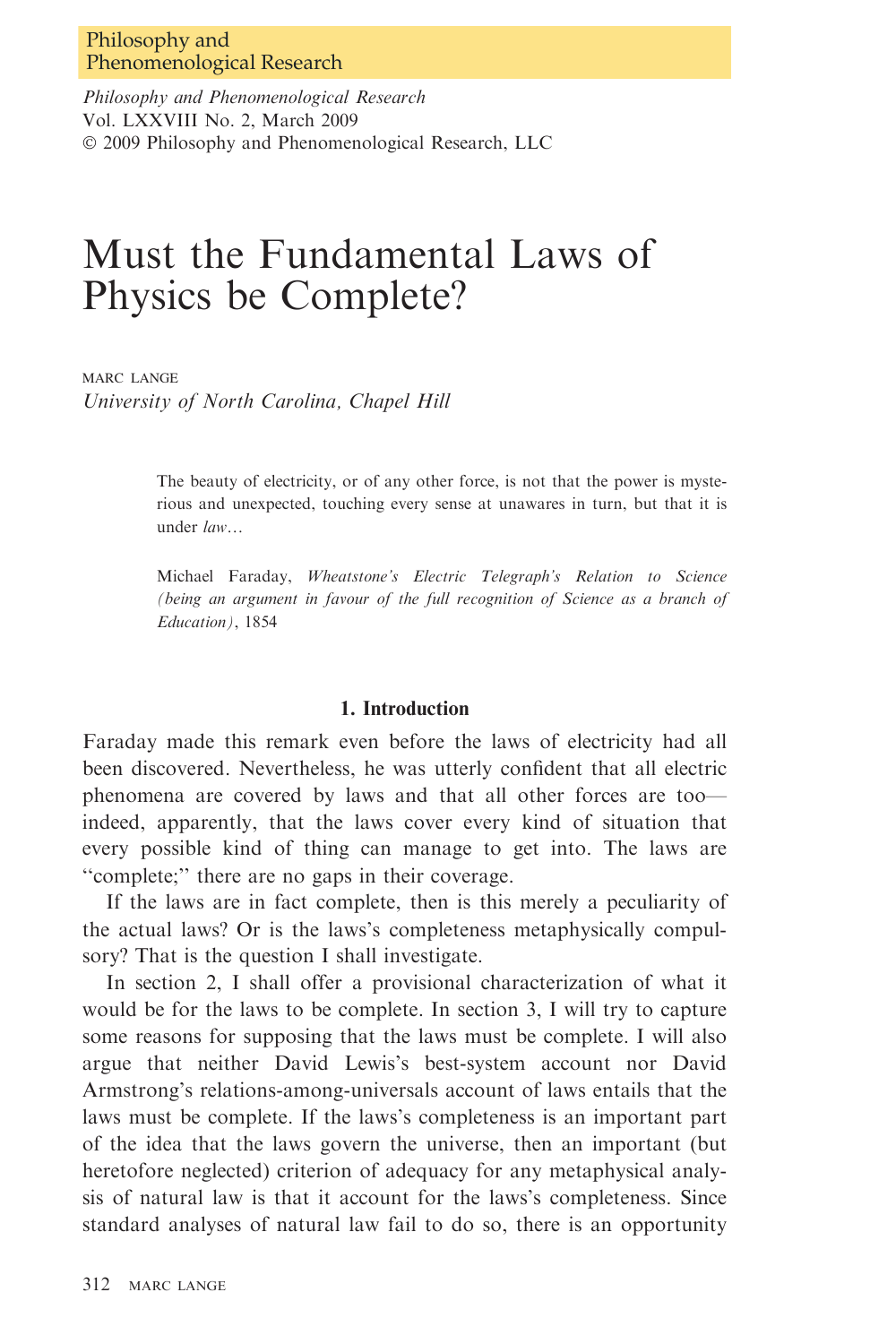for some other analysis to do better. In section 4, I shall sketch an alternative account of laws (which I have developed at greater length elsewhere), and in section 5, I shall extend this account so that it is equipped to entail that the laws must be complete. I shall derive this corollary in section 6.

By this route, I shall argue for the metaphysical necessity of the completeness of the laws—or, more precisely, of the laws of fundamental physics. I do not maintain that the laws of some special science (if there be any such laws) or that the laws of some branch of physics (such as low-temperature physics or thermodynamics) must be complete. That I am concerned only with the laws of fundamental physics will ultimately play a role in my argument, but not for a while. Until then, I will refer simply to the ''laws.''

#### 2. What Would it Be for the Laws to be Complete?

Intuitively, everything that happens is not only logically consistent with the laws, but also covered by the laws. The laws govern the outcome of every process; no entity or behavior falls beyond the scope of their sovereignty. Nothing operates outside the laws or above the laws. That is to say, the laws are ''complete.'' But beyond all of the metaphors, what does the laws's completeness really amount to?

For the laws to ''cover'' a fact, it is not necessary that the fact follow logically from the laws. After all, Hempel's D-N model of scientific explanation is a covering-law model, and yet the fact being explained may be entailed not by the laws alone, but only by the laws together with some accidental truth (an ''initial condition''). For that matter, in covering-law models of statistical explanation, the fact being explained is not even entailed by the laws and the initial conditions; only its objective chance is so entailed. Nevertheless, the fact being explained is thereby covered by the laws.

What would a *gap* in the laws's coverage be? For the sake of having a definite, simple example to examine, let's suppose that the laws specify (i) that everything consists entirely of elementary particles of certain kinds (A-ons, B-ons, etc.); (ii) how elementary particles behave when they are not undergoing any interaction; (iii) the chances that various kinds of particles in various circumstances will interact and, if they do, the chances of various results—and nothing more. In particular, suppose that the laws entail nothing about the result of an A-on's interacting with a B-on when the two particles are separated by between 1 nm and 2 nm. No law prohibits A-ons from being 1-2 nm from B-ons. Indeed, the laws specify the chance of two such particles's interacting—just nothing about what might result (not even the chances of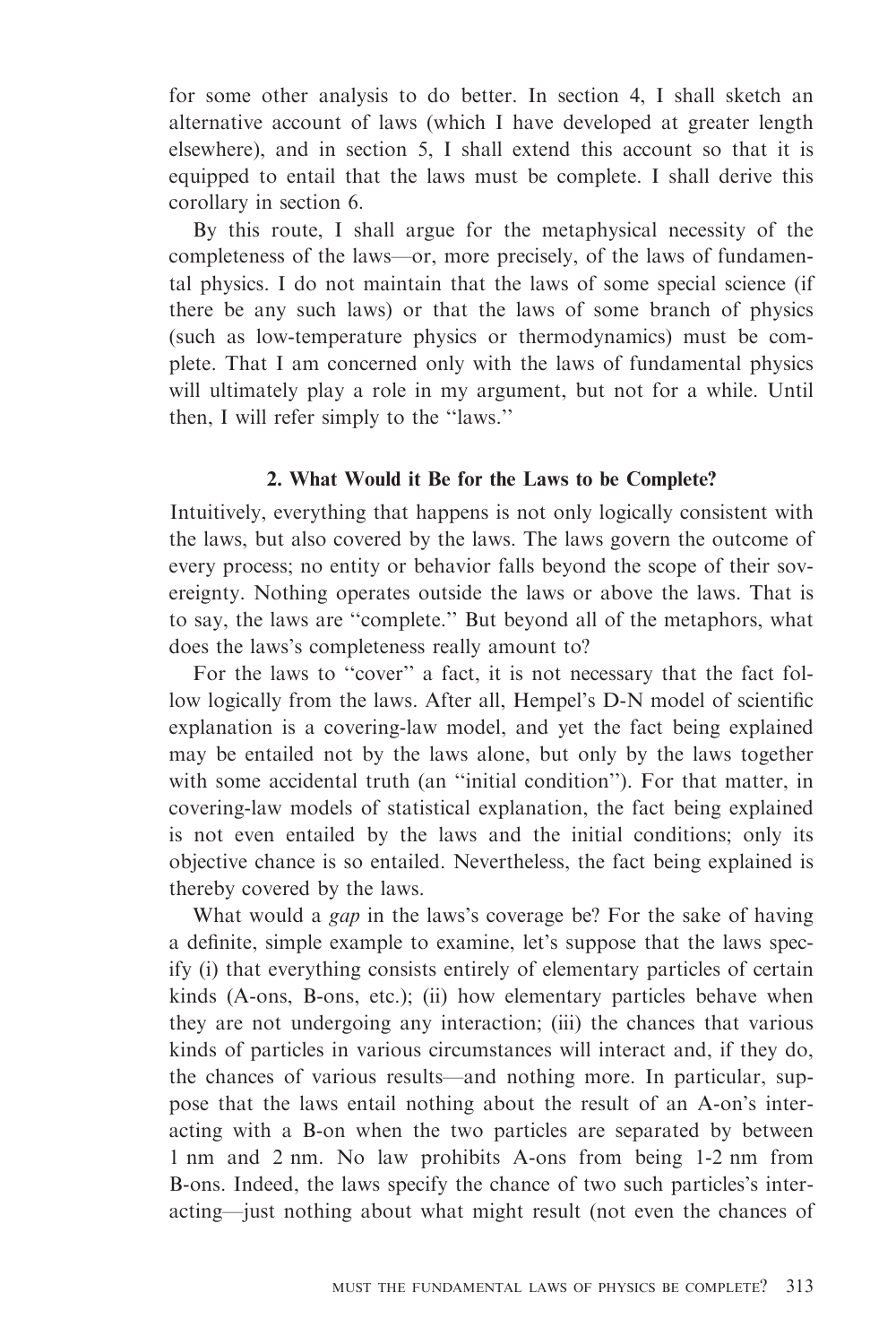various outcomes). To accentuate this gap in the laws's coverage, we might even add that the laws do specify the chances of various results of an A-on interacting with a B-on at distances less than 1 nm or greater than 2 nm. The only gap is between 1 and 2 nm. There is likewise a gap if the laws specify that any A-B interaction must yield one ( $\alpha$ ) or the other ( $\beta$ ) of two possible results that are logically exclusive but not logically exhaustive—but fail to specify anything further when the two particles are 1-2 nm apart (such as either result's chance under various conditions).

In each of these cases, the laws are incomplete because they fail to cover the interaction of an A-on with a B-on at a distance of 1-2 nm. The laws would not explain the outcome of any such interaction. Whether any such interaction ever in fact occurs is irrelevant to the laws's incompleteness; it suffices that such an interaction is physically possible.

This example of a gap in the laws's coverage suggests what it would be for the laws to be complete. Let's begin by distinguishing the ''bare facts''—bare, that is, of any reference to which of them are laws and which are accidents. These are the facts that could be governed by laws but do not concern which facts are (or aren't) the laws: the ''subnomic'' facts. They include that all emeralds are green (a law) as well as that all gold cubes are smaller than a cubic mile (an accident). But the fact that it is a law that all emeralds are green is not sub-nomic; neither is the fact that it is *not a law* that all gold cubes are smaller than a cubic mile. The sub-nomic facts include facts about single-case objective chances but not facts about which of those facts hold as a matter of law and which are accidental. For example, it is a sub-nomic fact that every atom of Polonium-210, at each moment it exists, has a 50% chance of surviving for the next 138.39 days (the isotope's halflife), but that this is a law is not a sub-nomic fact. I shall henceforth reserve lower-case English letters (such as  $p$ ) for claims that, if true, state sub-nomic facts.

Let  $\Lambda$  be the set of facts consisting of every truth m where it is a law that  $m$ —that is, the set containing all and only the laws governing subnomic facts.<sup>1</sup> The laws are complete if and only if  $\Lambda$  "covers" every sub-nomic fact. The idea behind ''coverage'' here seems to be the covering-law conception of scientific explanation. Accordingly, let's say

<sup>&</sup>lt;sup>1</sup> Hence, some of the natural laws may not belong to  $\Lambda$ . A law that governs *other* laws (rather than sub-nomic facts), such as the law that all laws are time-displacement symmetric, is excluded from  $\Lambda$ . I presume that the logical, conceptual, mathematical, and metaphysical necessities are included "by courtesy" in  $\Lambda$  and that  $\Lambda$  is logically closed. Note: When I say that  $\Lambda$  is true, that  $\Lambda$  entails p, etc., I shall mean that every member of  $\Lambda$  is true, that  $\Lambda$ 's members (taken together) entail p, etc.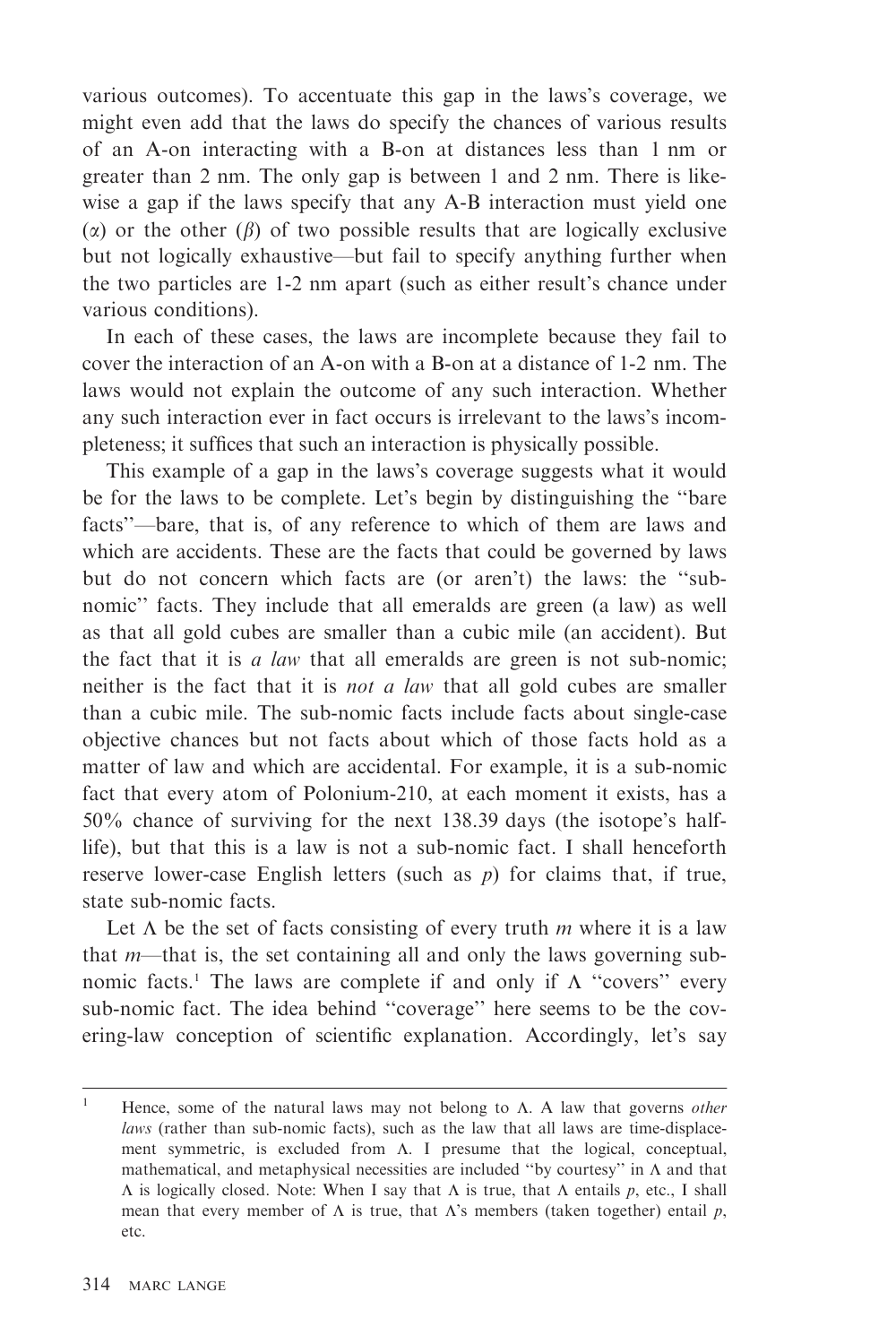that the laws are complete if and only if in any history allowed by the laws, every event has a covering-law explanation. Here is the way that I will provisionally cash out this requirement. (I will reconsider this scheme in the final section of the paper.) The laws are ''complete'' if and only if

given any hypothetical world-history allowed by the laws (i.e., where  $\Lambda$  is true) and

given any hypothetical event  $E$  (letting  $e$  be that  $E$  occurs),

that history contains certain events

not involving chances and

all occurring at or before some moment  $T$  preceding the time with which  $E$  is concerned<sup>2</sup>

(letting  $h$  be that those events occur) such that one of the following is true:

 $(h \& \Lambda)$  logically entails e,

(*h* &  $\Lambda$ ) logically entails  $\sim e$ , or

there is some N such that  $(h \& \Lambda)$  logically entails  $ch_{\tau}(e) = N$ (i.e., that at T, E's chance of occurring is N).<sup>3</sup>

Roughly speaking, the laws are complete exactly when for any physically possible history, every hypothetical event E's occurrence (or non-occurrence) in that history is explained by the laws, where the explanation involves the laws together with certain initial conditions entailing  $E$ 's occurrence (or non-occurrence) or at least  $E$ 's chance at T. The laws are complete exactly when every actual event is ''covered'' by them and this broad coverage is no accident. That the laws are complete might be considered a weakening of determinism.

The gap in the laws's coverage in my A-B example precludes the laws there from qualifying as complete. Although  $h \& \Lambda$  may entail

<sup>&</sup>lt;sup>2</sup> This notion of completeness is suited only to a universe with absolute time. No matter: I shall suggest later that different law-governed universes have different completeness principles.

<sup>&</sup>lt;sup>3</sup> I shall presume that *E* is not vague. Otherwise ch<sub>T</sub>(e) might be vague. The demands of ''completeness'' might be extended to accommodate this possibility.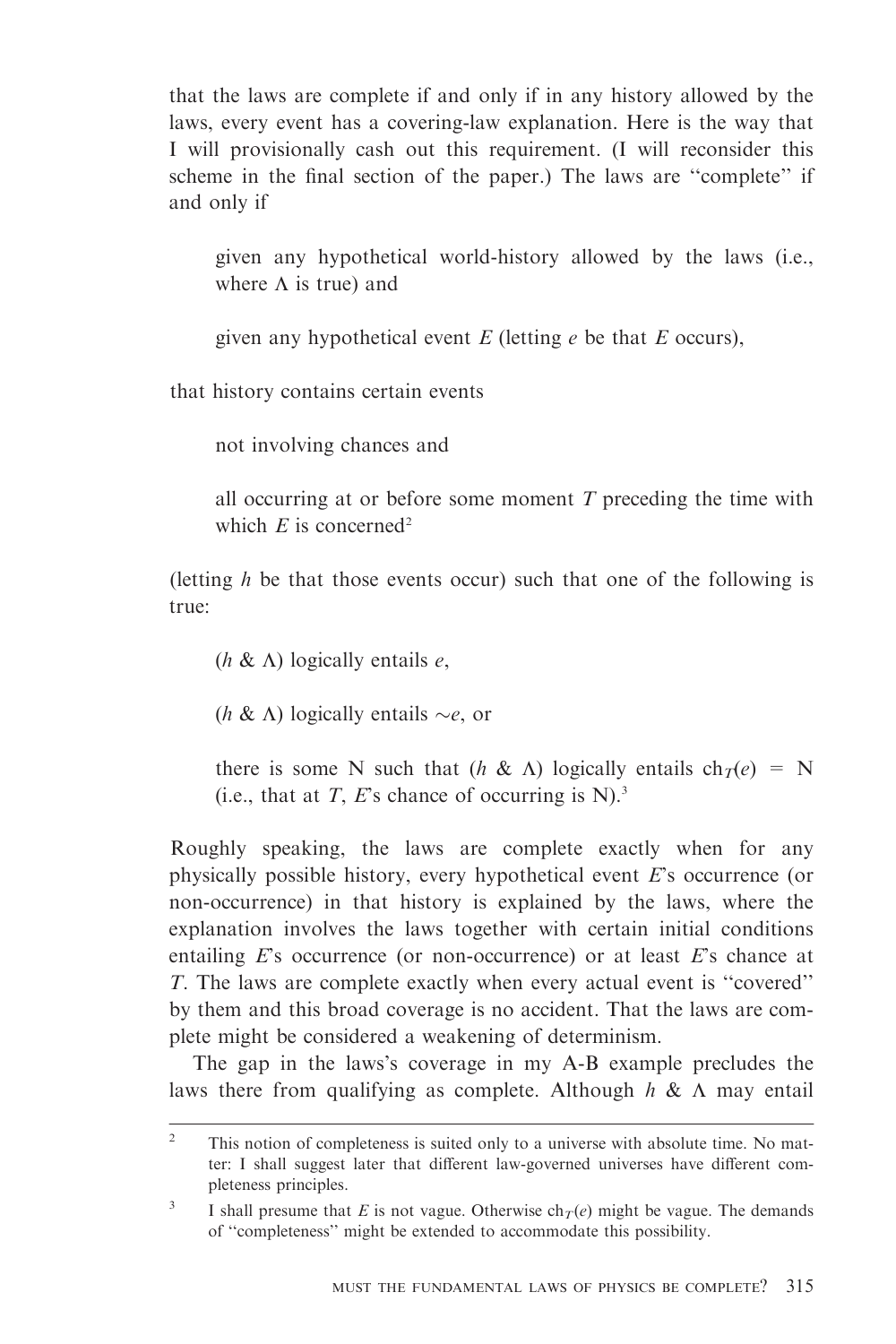that an A-on will be within 1-2 nm of a B-on at a certain moment, or even also that they will interact at that moment, nevertheless  $h \& \Lambda$ neither entails whether  $\alpha$  will result in this case nor assigns some chance at a given moment to  $\alpha$ 's doing so.

That the natural laws are complete should not be confused with

Lawful-magnitude principle  $(LMP)$ : For any time T and any proposition e that some event will occur at a subsequent time, if it is the case that  $ch_T(e) = N$ , then the laws of nature plus the history of instantiations of categorical properties at and before T logically entail that  $ch_T(e) = N$  (Lewis 1994: 230-1, Schaffer 2003:  $36-7)$ .

Whereas LMP starts with whatever chances there may be at a given moment and demands that they be fixed by the laws and the nonchancy history up to and including that moment, completeness demands that there be chances in the first place: for every event at a given moment, the laws plus the history through some time preceding that moment must fix its chance at that time (or, in the extreme case, that the event will come to pass). That every chance there is must be fixed in accordance with LMP does not ensure completeness, since there may be too few chances for the laws to be complete. However, if in every possible world allowed by the laws, LMP holds and there is a well-defined ch<sub> $T$ </sub>(p) for any proposition p and any time T, then completeness holds.4

Here is a final way to understand the laws's ''completeness'' as I have just defined it. According to a famous quip, on an English conception of (civil and criminal) law, everything is permitted that isn't expressly forbidden, whereas on a Prussian conception, everything is forbidden that isn't expressly permitted.<sup>5</sup> The two conceptions of law involve different defaults. But if the laws of nature are complete, then everything (as far as sub-nomic facts are concerned) is either expressly

<sup>4</sup> (a) Completeness does not entail LMP since it suffices for completeness that every event have a chance at some earlier moment that is fixed by the laws and the nonchancy history through that moment. There may be additional chances as well that are not so fixed, violating LMP. (b) It is not clear to me whether Lewis is inclined to grant that for any proposition p and any time T, there is a well-defined  $ch_T(p)$ . He writes, ''It is only caution, not any definite reason to think otherwise, that stops me from assuming that chance of truth applies to any proposition whatever'' (1986: 91). However, Lewis may be saying merely that it makes sense to speak of  $ch<sub>T</sub>(p)$ for any p, rather than that there actually exists a  $ch_T(p)$  for any p and T. As I will explain shortly, it seems to me that Lewis's ''Best-System Account'' of laws and chances permits there to be p's and T's for which there is no well-defined ch<sub>T</sub>(p).

<sup>&</sup>lt;sup>5</sup> Van Fraassen (1989: 171) credits this aphorism to Oliver Wendell Holmes.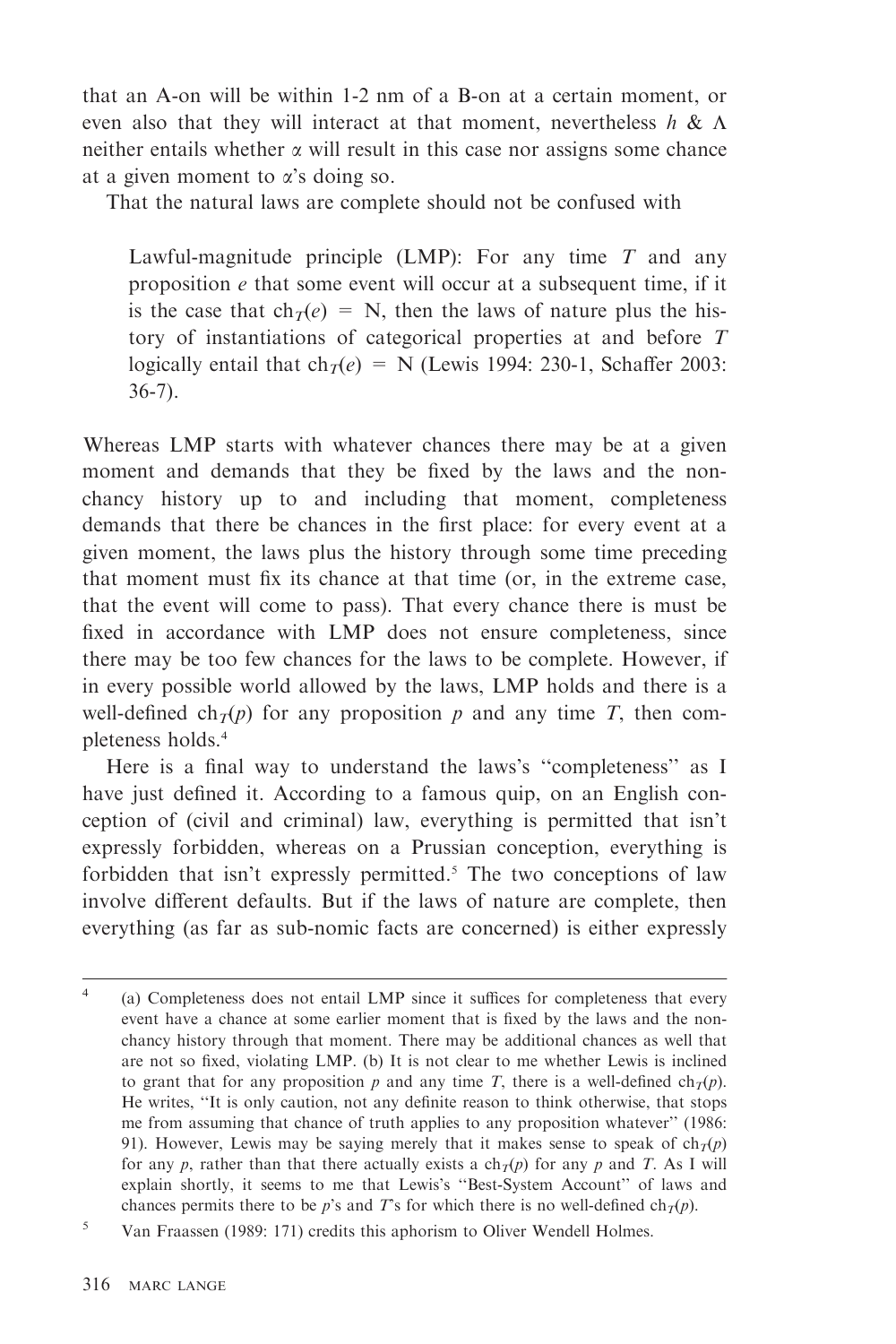forbidden or expressly permitted. There is no default; the laws plus some history through a given moment expressly categorize every hypothetical E. If the laws are complete, then they are both English and Prussian.

#### 3. Must the Laws be Complete?

Science appears to presume that the laws are complete. When scientists discover a new phenomenon, they try to find some laws that explain it by covering it. That the phenomenon has no covering-law explanation is not a hypothesis that is taken seriously; that various proffered covering-law explanations have failed is not regarded as confirming that the phenomenon is governed by no laws at all. For example, before Newtonian natural philosophers had discovered any of the actual laws governing electric and magnetic interactions, they presumed that there were such laws rather than that such interactions were ungoverned by any laws.6 Likewise, as Feynman (1967: 151) notes, if ESP were verified, then since ESP is not a consequence of the known laws, its discovery would show that physics is incomplete and lead physicists to seek the laws governing ESP. But, again, the discovery of ESP would not lead physicists to take seriously the possibility that there are no laws covering it.

If the actual laws are in fact complete, then we must consider whether their completeness is just a notable feature of the actual universe or metaphysically compulsory. Of course, we could ask the same question regarding the existence of some natural laws rather than none at all. Let's keep these two questions separate by asking: If there are laws, must they be complete? (A possible world where there are no laws would obviously be one where the laws are incomplete—but of an uninteresting kind.) Is the laws's completeness a corollary of what it is to be a law?

The laws of nature are sometimes characterized as the rules of the "game" that is played by the world's various inhabitants (particles, fields, or whatever).<sup>7</sup> Of course, the rules of a game typically are not so complete as to dictate the move that a player makes (or specify the chance that the player will make a certain move) in a given situation. That would make for a boring game. But the rules of a game are supposed to govern play in that they are supposed to specify, for any

<sup>6</sup> Today physicists seek a ''theory of everything'' (TOE). That sounds like it would be complete!

<sup>&</sup>lt;sup>7</sup> "The chess-board is the world, the pieces are the phenomena of the universe, the rules of the game are what we call the laws of Nature.'' (Huxley 1893: III, 82). See also Feynman 1967: 36, 59.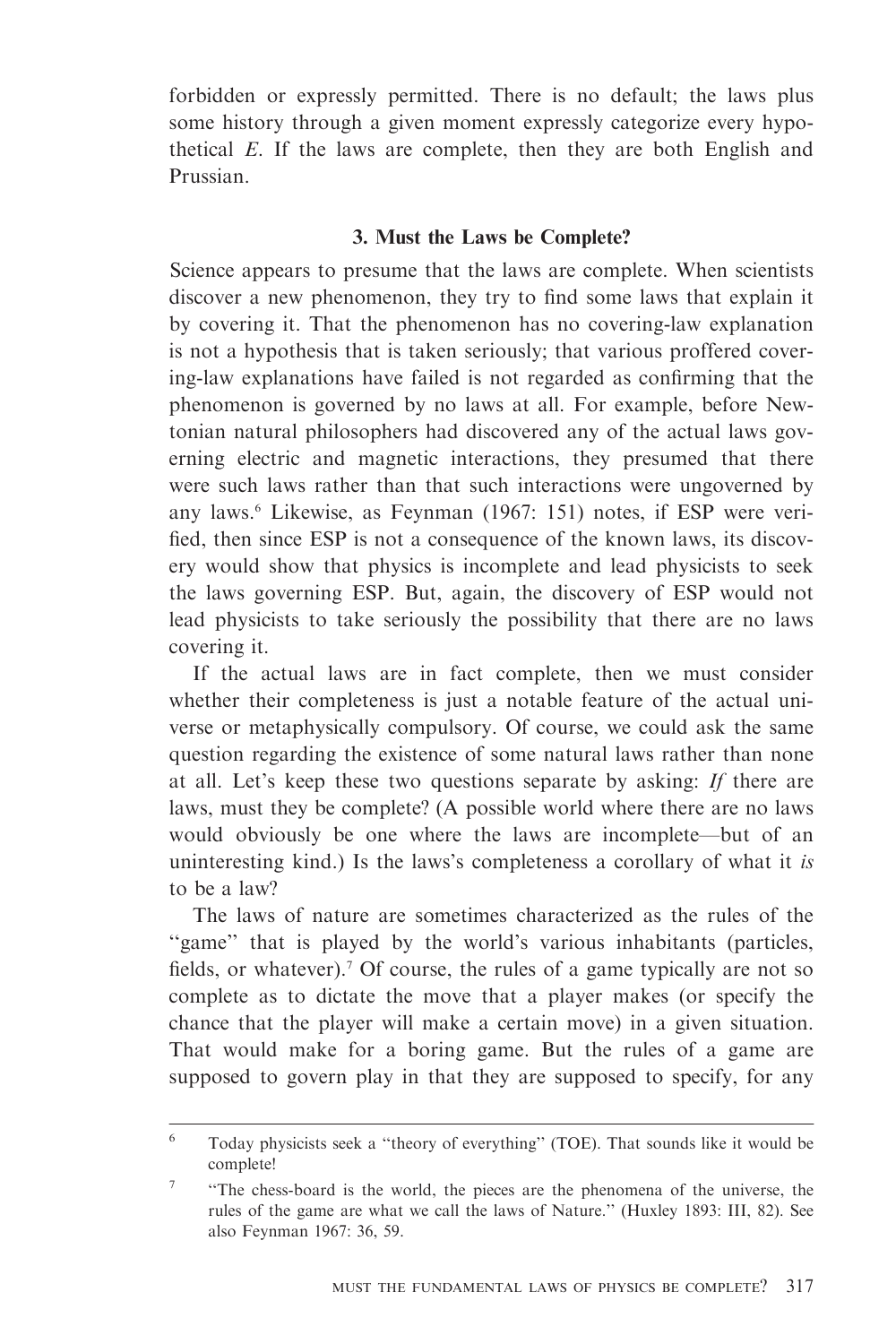circumstances that might arise, which moves are allowed in that circumstance and which are not. Imagine a game with pieces that are moved around on a board. Perhaps one rule of the game says that the ''fortress'' can move diagonally when it is next to a ''cardinal,'' another rule says that the number of spaces the fortress must move in a given turn is equal to the number on which the die lands on that turn, and so forth. Suppose, however, that through a sequence of lawful moves from the arrangement of pieces at the start of the game as required by the rules, it is possible for a fortress to find itself no longer next to a cardinal, but the rules specify nothing about the directions it can move in that situation. The game is then fundamentally flawed, its rules incomplete. (Playground strife sometimes ensues when my son and his friends discover that the rules of the game they had concocted a few minutes earlier are incomplete.) But the natural laws, as nature's rules, are not supposed to be flawed in this way. They are supposed to cover every possible eventuality that might arise.<sup>8</sup>

Likewise, the transition rules of a cellular automaton (such as Conway's ''game of life'') are frequently characterized as its ''laws of nature'' (e.g., Gardner 1970). Such rules are complete: for each of the 29 = 512 possible patterns of occupation of a 3x3 grid, the rules specify whether or not the central square is occupied at the next time step.

A related metaphor understands the natural laws as ''the software of the universe,'' directing the functioning of the hardware (particles, fields, or whatever).<sup>9</sup> Incomplete laws would be analogous to a computer program afflicted with a ''bug:'' it calls upon a subroutine that isn't there. In our earlier example with a gap for A-ons interacting with B-ons 1-2 nm away, the cosmic software contains code (in BASIC!) something like the following:

<sup>8</sup> On the other hand, if a game's rules are incomplete but no cases ever fall into a gap, then their incompleteness might never lead to problems. Games where the rules are made up as the players go along may typically have incomplete rules and nevertheless work adequately. Perhaps an ideal game has complete rules, and the laws of nature, as the rules of nature's game, are supposed to be ideal. Furthermore, even if an ideal game's rules must cover ''every possible eventuality,'' this range may be narrower than the circumstances that are logically consistent with the rules. For instance, the rules of a ball game may be complete yet fail to cover a case where a ball turns into a bird and flies away. (This example was suggested to me by Bill Lycan, who believed it was Wittgenstein's.) That is not one of the ''possible eventualities'' because the game presupposes certain background conditions that are not entailed by its rules. Presumably, any such ''background conditions'' for nature's game are among the laws of nature (understood as per note 1).

<sup>&</sup>lt;sup>9</sup> See, for example, Davies 1995: 256 and Dorato 2005.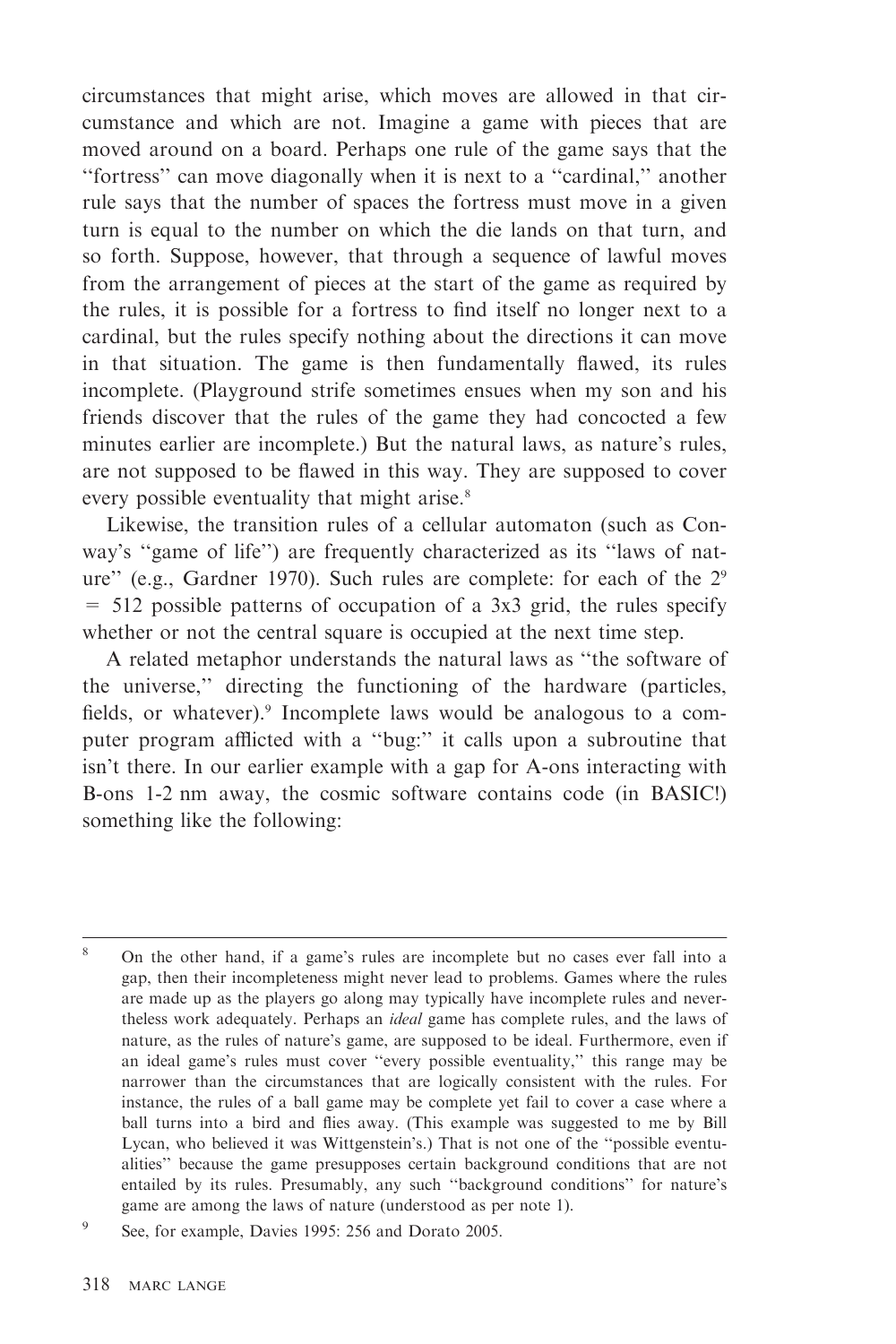## 540 REM I=0 MEANS NO INTERACTION, R IS THE PARTICLES'S SEPARATION IN NANOMETERS

550 IF  $I=0$  GOTO 1200

. . .

. . .

560 IF R £ 1 GOTO 1300

570 IF  $R > 1$  AND  $R < 2$  GOTO 1400

But there is no step 1400. The program is incomplete. Unlike a computer program, the universe cannot ''crash,'' so the cosmic software cannot contain such a ''bug.'' The laws must be complete.

A widespread belief that the laws must be complete may also play a role in the way that science approaches cases where the ''laws'' break down. Consider a singularity, i.e., a situation where a physical quantity figuring in the putative laws fails to be well-defined, preventing the "laws" from yielding physically meaningful predictions (even statistical ones) regarding that situation. For example, according to classical electromagnetic theory, it is a law that the electric field at a given point P at a given moment T is equal to the vector sum of contributions from all of the charges in the universe. A charge's contribution is proportional to its magnitude and (in the simplest case) inversely proportional to the square of the distance from P to that charge's ''retarded position'' (i.e., its location at the moment when light leaving the charge's location at that moment would arrive at P at T). The contribution's direction is the direction from P away from the charge's retarded position. Hence, if there is a charged point body at P at T, then its contribution to the electric field there then is infinite (since at T the charge's distance from P is zero, and the charge divided by zero squared is infinity) and has no well-defined direction (since every direction from P is away from P). Hence, the ''law'' I just gave breaks down for point charges. It has a gap there.

However, physicists generally do not regard singularities (such as those arising when general relativity is applied to a black hole, where there is infinite density, pressure, and spacetime curvature) as indicating that the actual laws of nature are really incomplete (i.e., really have nothing to say about certain physically possible conditions). Rather, the alleged ''laws'' (whether of classical electromagnetism or general relativity) are generally held not to be quite accurate; the genuine laws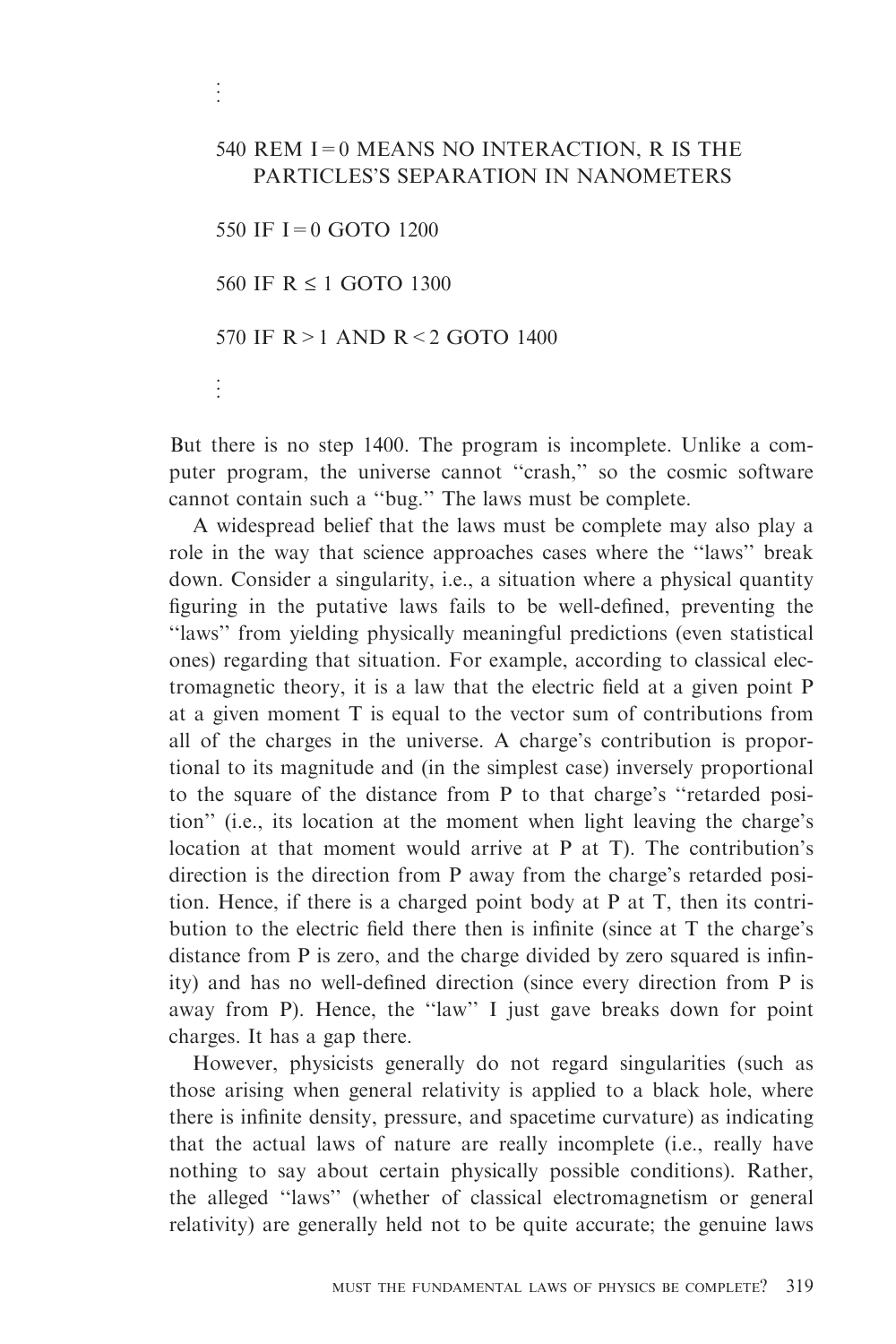contain no singularities because they are complete. (For example, perhaps quantum mechanics or its successor is needed to deal adequately with the contribution of a point charge to the electric field at its location, or perhaps quantum mechanics or its successor precludes a finite quantity of charge or mass from being packed into a point.)

This attitude toward singularities seems to have been Einstein's:

It seems Einstein always was of the opinion that singularities in a classical field theory are intolerable. They are intolerable from the point of view of classical field theory because a singular region represents a breakdown of the postulated laws of nature. I think that one can turn this argument around and say that a theory that involves singularities and involves them unavoidably, moreover, carries within itself the seeds of its own destruction … (Bergmann 1980: 156)

That is, the theory does not give the genuine laws of nature. This attitude is quite common<sup>10</sup> and is surely one motive for Penrose's and Hawking's ''cosmic censorship'' hypothesis, a version of which is roughly that there are no naked singularities (i.e., no singularities that are able to affect the outside universe because they are neither at the end of time nor safely hidden behind event horizons) other than perhaps at the beginning of time. The laws of physics say nothing about what a naked singularity would spew forth into the rest of the universe, nothing even about its chances of emitting various things. As Earman remarks:

> The principles of classical GTR [general theory of relativity] do not tell us whether a naked singularity will passively absorb whatever falls into it or will regurgitate helter-skelter TV sets, green slime, or God only knows what. (Earman 1995: 94; cf. 65-6)

Clearly, then, the physical possibility of a naked singularity would make the laws incomplete.<sup>11</sup> Here's Earman again:

> Perhaps one can also argue that violations of cosmic censorship would show that classical GTR is incomplete in a stronger sense. The premise required is not that determinism holds but the weaker premise that all physical processes be law governed. The argument would be completed by showing that classical GTR places no constraints, not even statistical ones, on what can emerge from a naked singularity. (Earman 1995: 225)

<sup>10</sup> Earman (1995) contains many passages evincing this attitude (including the remark I quoted from Bergmann). Earman, however, regards it as ''a pious hope that some quantum theory of gravity, yet to be formulated, will contain mechanisms for the avoidance of singularities'' (224), though he says that it remains an open question whether GTR contains built-in mechanisms for avoiding naked singularities (225).

<sup>&</sup>lt;sup>11</sup> Indeed, even the possibility of a clothed singularity would reveal the laws to be incomplete, since events occurring in the spacetime region within the event horizon would fail to be covered by the laws.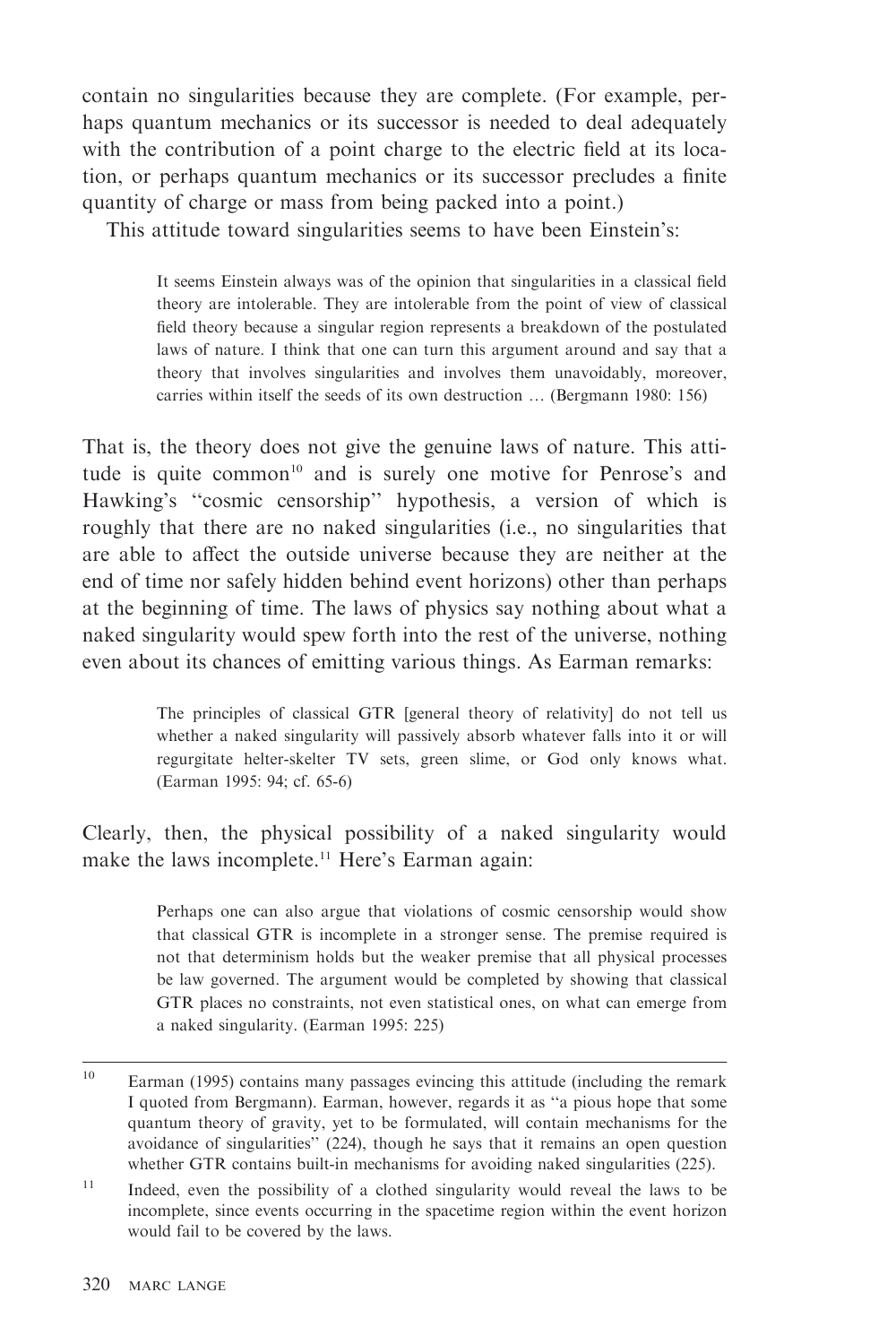With the laws's ''completeness,'' I have tried to capture the premise that all physical processes are ''law governed'' and to give some intuitive motivations for believing it metaphysically compulsory (if there are laws at all).<sup>12</sup> (Don't worry: You haven't heard the last about green slime!)

However, familiar philosophical accounts of natural law do not entail that the laws must be complete. Consider, for example, Lewis's (1994) ''Best System Account,'' according to which the laws are the generalizations in the deductive system of truths and history-to-chance conditionals with the optimal combination of simplicity, informativeness, and fit to the Humean mosaic, and the chances at a given moment are exactly those entailed by that ''Best System'' coupled with the history of categorical-property instantiations through that moment. There is no reason why the Best System has to be rich enough to be complete. Although a system that was complete would be mighty informative (and could fit the Humean mosaic well), it need not be very simple. An incomplete system would be less informative but could be simpler—so much so as to make it better overall than any complete system. There would then be no profit in filling its gaps. For example, suppose there exist many bodies of "gas," each body characterized by two fundamental quantities, P and V. Suppose that over the world's history, there are many bodies of gas where  $P \le 500$  or  $V \le 500$  (in some units), and for each,  $P = V$ . There are only a few bodies of gas where  $P > 500$  and  $V > 500$ , but they do not obey  $P = V$ . Rather, they fall into no simple pattern. A complicated polynomial curve could be fit through them, but it would presumably be far better to include

<sup>&</sup>lt;sup>12</sup> There are now some wonderful arguments (Earman 1986, Laraudogoitia 1996, Norton forthcoming) showing that surprisingly, a world ''governed'' by all and only the laws of Newtonian physics violates determinism: the full set of initial conditions and laws allow certain events to occur (such as ''space invaders'' swooping in from infinity and particles suddenly starting to move) but also leave room for them not to occur. Nor are these events assigned any specific chances by the laws and initial conditions. Thus, if (as I shall argue) the laws must be complete, then what these wonderful arguments show is not that a world governed by exactly the Newtonian laws is indeterministic, but rather that no such world is possible. It might be objected that a Newtonian world certainly seems possible. I agree; it does seem possible—until the arguments from Earman et al. reveal that in such a world, the laws unexpectedly have gaps. Of course, as I mentioned earlier, there are other well-known singularities in Newtonian physics; they might already have suggested that Newtonian ''laws'' could not have been all of the laws. The arguments from Earman et al. that Newtonian physics is not deterministic reveal additional sorts of events uncovered by the ''laws'' that could occur in a world supposedly governed by Newtonian laws. I regard a Newtonian world as weirder even than a world governed by statistical laws: it is metaphysically impossible because its laws are incomplete. (See also the penultimate paragraph of the paper.)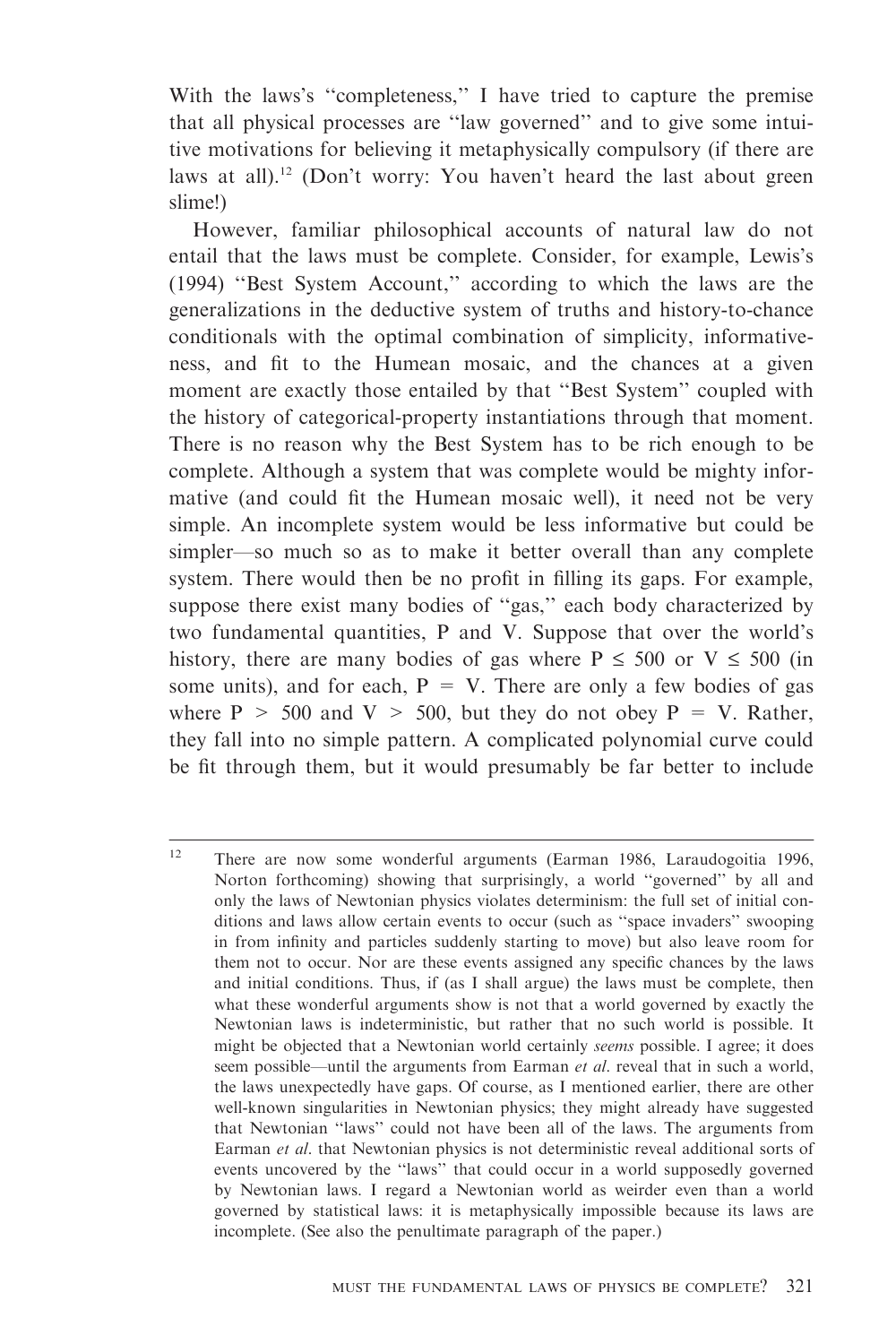" $P = V$  for  $P \le 500$  or  $V \le 500$ " in the system and to leave unfilled the gap above this threshold.

So the Best System Account does not make the laws's completeness mandatory.<sup>13</sup> Armstrong's (1983) account of laws as relations of ''nomic necessitation'' among universals likewise fails to entail that the laws must be complete. These relations are contingent; even given which universals exist, it is not metaphysically compulsory that the nomic-necessitation relations among them be rich enough to make the laws complete.<sup>14</sup>

That the laws are complete seems to be an important part of the idea that the laws govern the universe. Since standard analyses of natural law fail to account for the laws's completeness, I shall now propose an analysis that seems better equipped to do so.

#### 4. The Stability of the Laws

In science, the natural laws are called upon to tell us what would have been the case, had things been different in some physically possible way. For example, had Uranus's axis not been so nearly aligned with its orbital plane, then conditions on Uranus would have been quite different, but the laws of nature would still have been laws (which is why conditions on Uranus would have been so different). Scientific practice thereby suggests a principle that I shall call ''Nomic Preservation'' (NP):

NP: for any counterfactual supposition  $q$ , the laws would still have been laws, had q been the case—as long as q is physically possible, i.e. logically consistent with  $\Lambda$ .

(Recall that I have reserved lower-case English letters for claims that, if true, state ''sub-nomic'' facts—that is, facts that could be governed by laws but do not concern which facts are the laws and which facts are not.  $\Lambda$  is the set of facts consisting of every truth m where it is a law that m.) Although the truth-values of counterfactual conditionals are

<sup>&</sup>lt;sup>13</sup> Of course, Lewis's account could be amended to require that any system eligible for the competition for Best be complete. Or Lewis's account could be amended so that completeness joins informativeness, simplicity, and fit as among the desiderata an optimal satisfaction of which makes a system ''Best.'' Loewer (2004: 1118) may have something like this in mind. But it would be far better for the laws's completeness to fall out nicely as a corollary of some integral part of the account of laws rather than to be inserted expressly into the account ''by hand.''

<sup>&</sup>lt;sup>14</sup> In a personal communication, David Armstrong kindly acknowledged that on his account, the laws do not have to be complete. He added, however, that he ''should think worse of the world if there actually is 'incompleteness'.''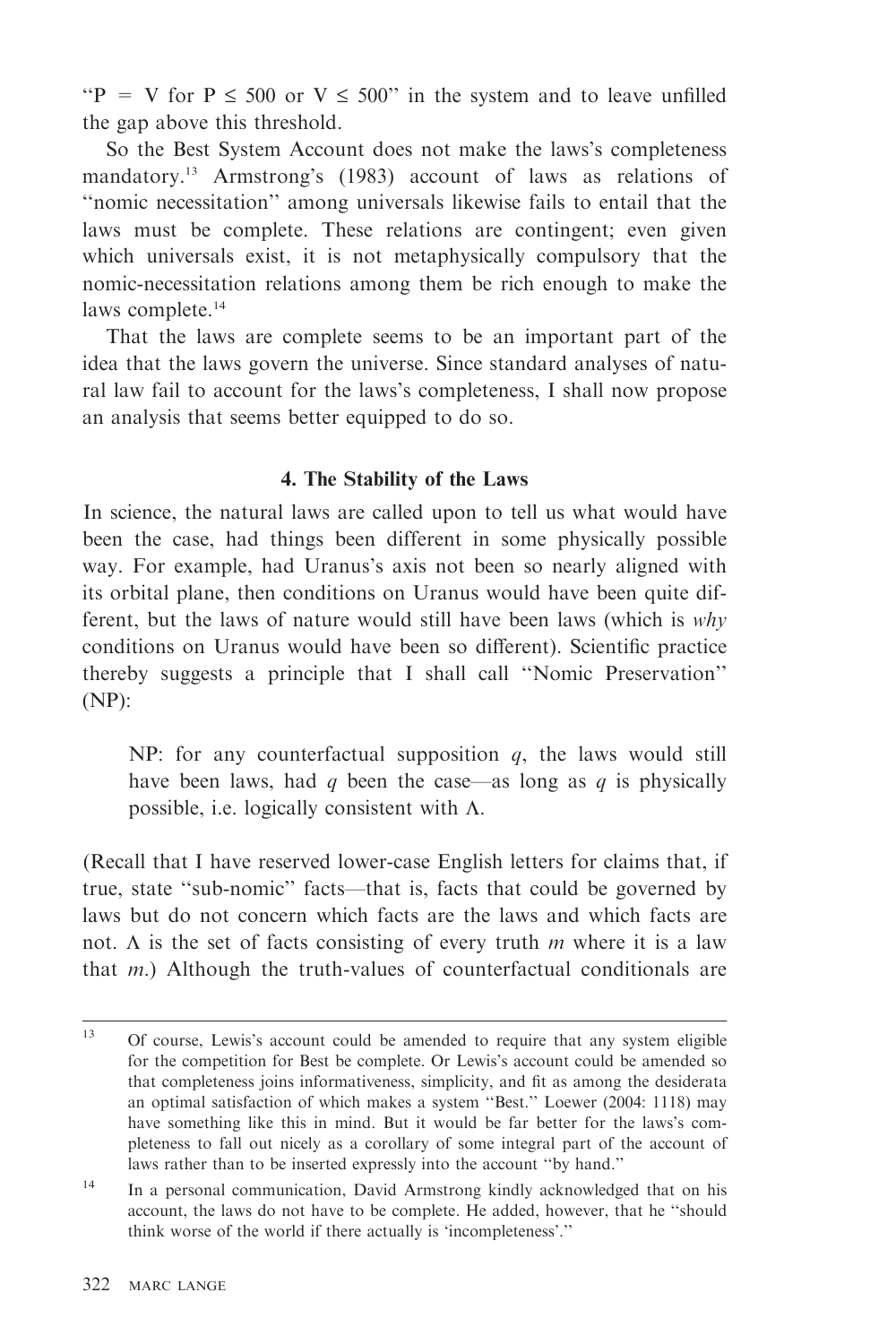notoriously context-sensitive, NP is intended to hold in all contexts, since it purports to capture the *logical* relation between laws and counterfactuals, and logic is not context-sensitive. Principles roughly like NP have been defended by Bennett (1984), Carroll (1994), Chisholm (1946), Goodman (1983), Horwich (1987), Jackson (1977), and many others.

If lawhood is not context sensitive, then NP entails that if it is a law that m, then (in any conversational context) m would still have been true, had q been the case—for any q that is logically consistent with  $\Lambda$ . No accident would still have been true under every such q, since  $\sim m$  is physically possible if  $m$  is an accident (and obviously  $m$  is not preserved under the counterfactual supposition that  $\sim m$ ). However, this principle

It is a law that  $m$  if and only if (in any context)  $m$  would still have been true, had q been the case (i.e.,  $q \Box \rightarrow m$ ), for every q that is logically consistent with  $\Lambda$ 

cannot reveal what it is to be a law, since the laws appear on both sides of the ''if and only if.'' That is, the above principle uses the laws to pick out the range of counterfactual suppositions invariance under which sets the laws apart. It would be circular to distinguish the laws as the truths  $m$  that would still have held under all counterfactual suppositions that are logically consistent with the laws!

Elsewhere (Lange 1999, 2000, 2002, 2005a) I have suggested a way to avoid this circularity. The range of counterfactual suppositions considered by NP (namely, every physically possible  $q$ ) is designed expressly to suit the laws. What if any logically closed set of truths was allowed to pick out for itself a convenient range of counterfactual suppositions: those with which the set is logically consistent? Let us call the set ''stable'' exactly when the set's members would all still have held (whatever the context), under every such counterfactual supposition.

More precisely: Consider a non-empty, logically closed set  $\Gamma$  of subnomic facts. Define

 $\Gamma$  is *stable* exactly when for any member m of  $\Gamma$  and any q where  $\Gamma$  $\cup \{q\}$  is logically consistent, the subjunctive conditionals (which will be counterfactuals if q is false)  $q \Box \rightarrow m$  hold in any context.

The intuitions behind NP (manifested in scientific practice) suggest that  $\Lambda$  is stable. In contrast, the logical closure of (e.g.) Reichenbach's favorite accident, "All gold cubes are smaller than a cubic mile," is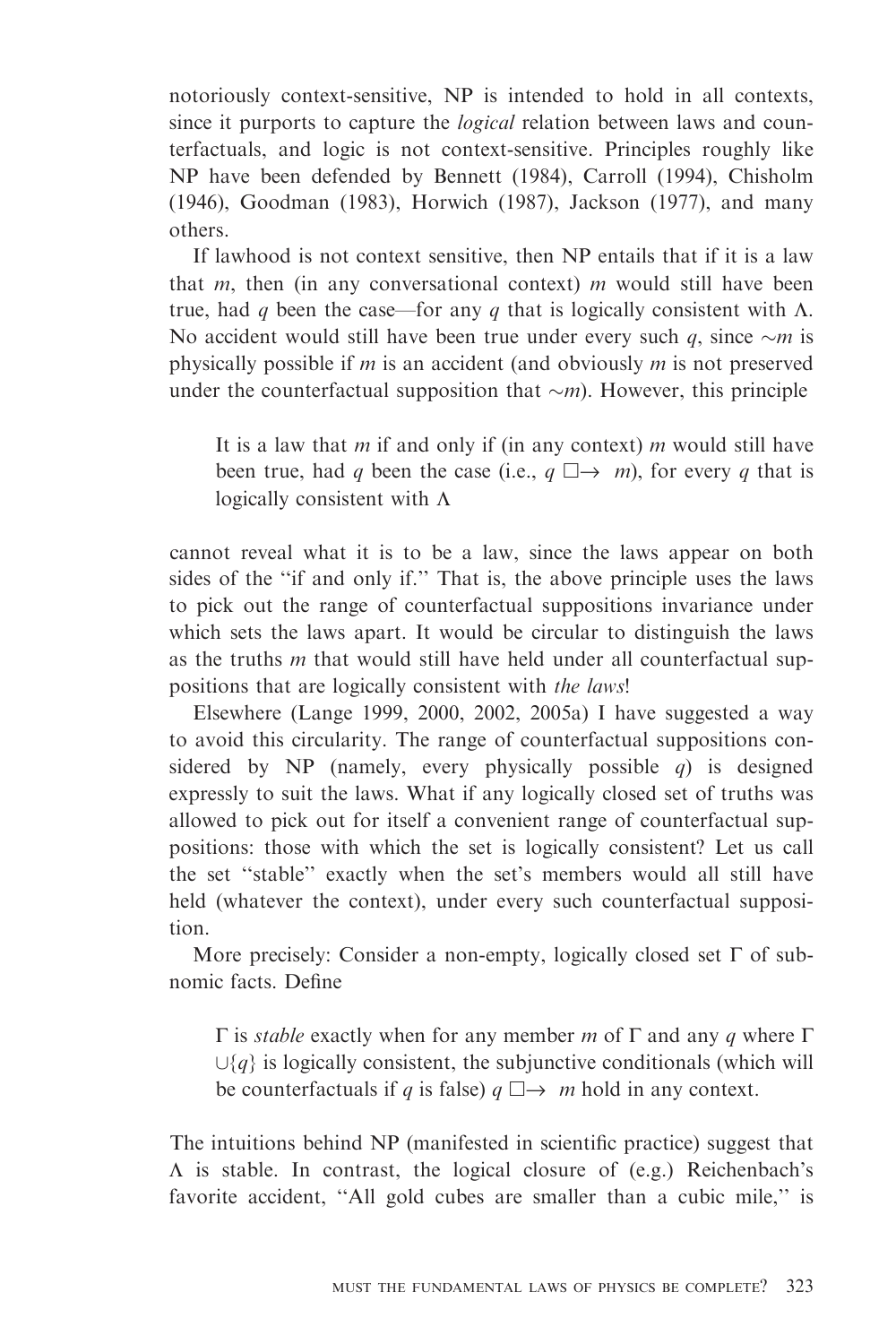unstable, since had Bill Gates wanted to build a gold cube exceeding a cubic mile, I dare say there would have been such a cube.

It is *nearly* true, I have argued (Lange 2000, 2005a), that stability distinguishes  $\Lambda$  from *any* set of sub-nomic truths containing accidents in that no set containing an accidental truth is stable. (Perhaps there is one exception: the set of all sub-nomic facts, which is trivially stable if counterfactuals obey "Centering" (the principle that  $(p \Box \rightarrow q)$ holds if p and q hold), since no counterfactual supposition q is logically consistent with all sub-nomic facts.15) For example, consider the accident g: whenever the gas pedal of a certain car is depressed by  $x$ inches and the car is on a dry, flat road, then the car's acceleration is  $f(x)$ . Had the gas pedal on a certain occasion been pressed a little farther, g would still have held. However, a set containing  $g$  is unstable unless it also includes a description of the car's engine, since had the engine contained six cylinders instead of four,  $\sim$ g might have held. (If the set includes a description of the car's engine, then the counterfactual supposition positing six cylinders is logically inconsistent with the set, and so the set does not have to be invariant under that supposition in order to qualify as stable.) But now to be stable, the set must also include a description of the engine factory, since had the factory been different, the engine might have been different. (With a description of the factory in the set, a counterfactual supposing the factory to have been different in some respect is logically inconsistent with the set.) By packing more and more into the set, will we ever arrive at a stable set containing g before we have reached the set containing all sub-nomic facts? The prospects seem dim indeed.

Consider a logically closed set containing g but omitting the fact that I am not wearing an orange shirt. Here is a counterfactual supposition that is logically consistent with every member of the set: ''Had it been the case that either  $\sim$ g or I wear an orange shirt." What would the world have been like then? Of course, as I have mentioned, counterfactual conditionals are notoriously context sensitive. In Quine's famous example, it is correct in some conversational contexts that had Caesar been in command in the Korean War, he would have used the atomic bomb. In other conversational contexts, it is correct that he would have used catapults. What about "Had either  $\sim$ g or I wear an orange shirt''? Would g still have held (and so I have worn an orange shirt)? ''No'' is the correct answer in at least some conversational

<sup>15</sup> Lewis-Stalnaker semantics for counterfactuals endorses Centering. I will reject Centering near the close of this paper, but my denial of Centering plays no role in the present argument.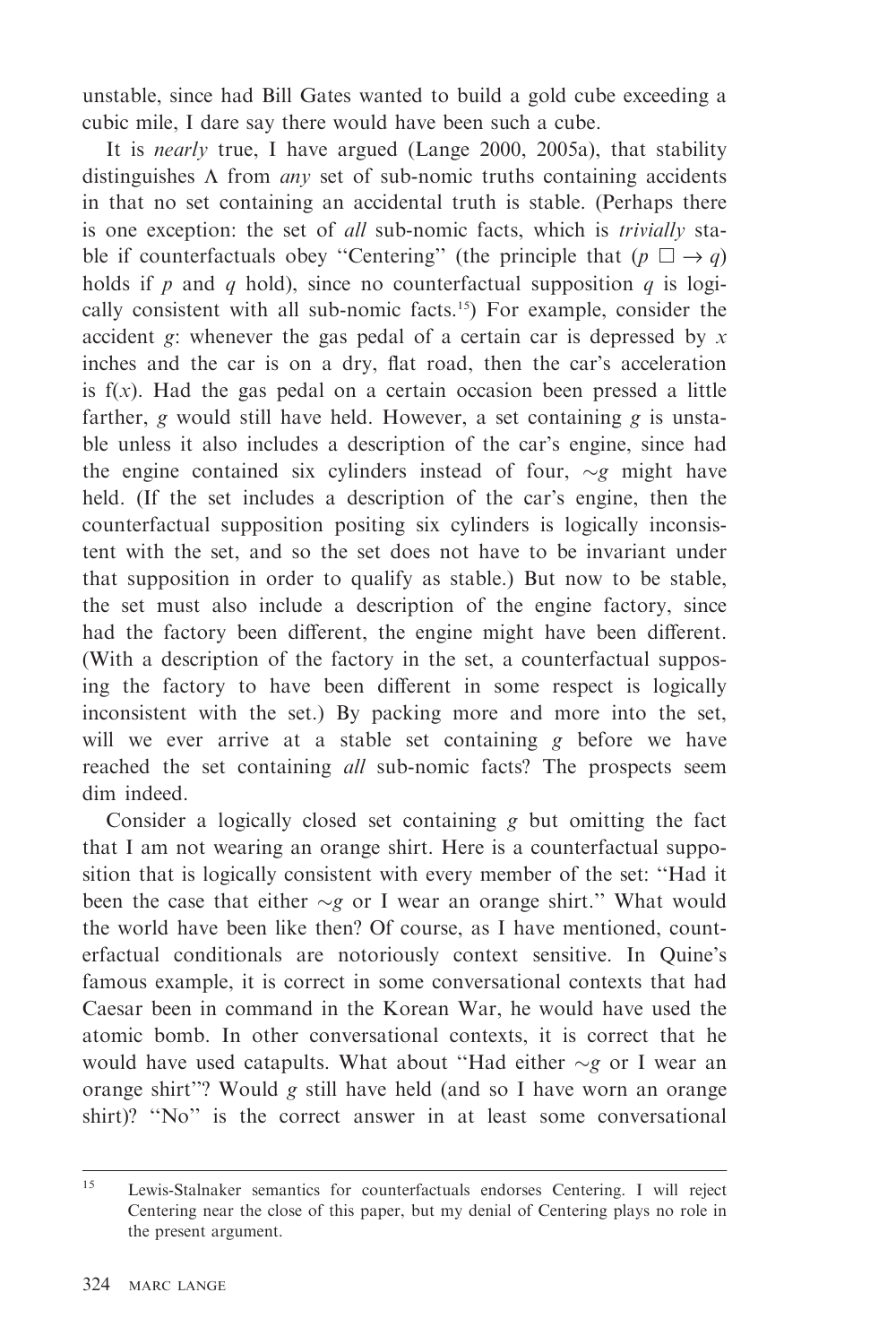contexts. In those contexts, it is not the case that the truth in the set we are talking about would still have held, had either it or an arbitrary truth *out* of that set been false. That is enough to make the set unstable. But if a set containing g must include even an arbitrary sub-nomic fact in order to be stable, then presumably the set must include all subnomic facts in order to be stable.

On this view, what makes the laws special, as far as their range of invariance under counterfactual suppositions is concerned, is that they are stable: all of the laws would still have held under every counterfactual supposition under which they *could* all still have held (i.e., every supposition with which they are all logically consistent). No set containing an accident can make that boast non-trivially. A stable set is maximally resilient under counterfactual perturbations; it has as much invariance under counterfactual suppositions as it could logically possibly have.

That lawhood consists of membership in a stable set that is not the set of all sub-nomic truths (i.e., a nonmaximal stable set) suggests why there is a variety of necessity that the laws alone possess. Intuitively, "necessity" involves an especially strong sort of persistence under counterfactual perturbations. But not every fact that would still have held, under even a wide range of counterfactual perturbations, qualifies as possessing some species of ''necessity.'' Being necessary is supposed to be *qualitatively* different from merely being invariant under a wide range of counterfactual suppositions. Because the set of laws is *maxi*mally resilient—as resilient as it could logically possibly be—its members possess a variety of necessity.

Here is another argument for this analysis of necessity. Suppose that q is possible and that p would have held, had q been the case. Then intuitively, p must be possible: whatever would have happened, had something possible happened, must also qualify as possible. Now suppose that the necessities of some particular variety (such as the physical necessities) are exactly the members of some particular logically closed set of truths. What must that set be like in order to respect the above principle? It says that if  $q$  is possible (that is to say, logically consistent with every member of the relevant set) and if p would have held, had q been the case, then p must be possible (that is, logically consistent with every member of that set). That is immediately guaranteed if the set is stable. (If  $q$  is logically consistent with every member of a given stable set, then under the counterfactual supposition that  $q$  holds, every member of that set would still have held, and so anything else that would *also* have been the case must join the members of that set and therefore must be logically consistent with them.)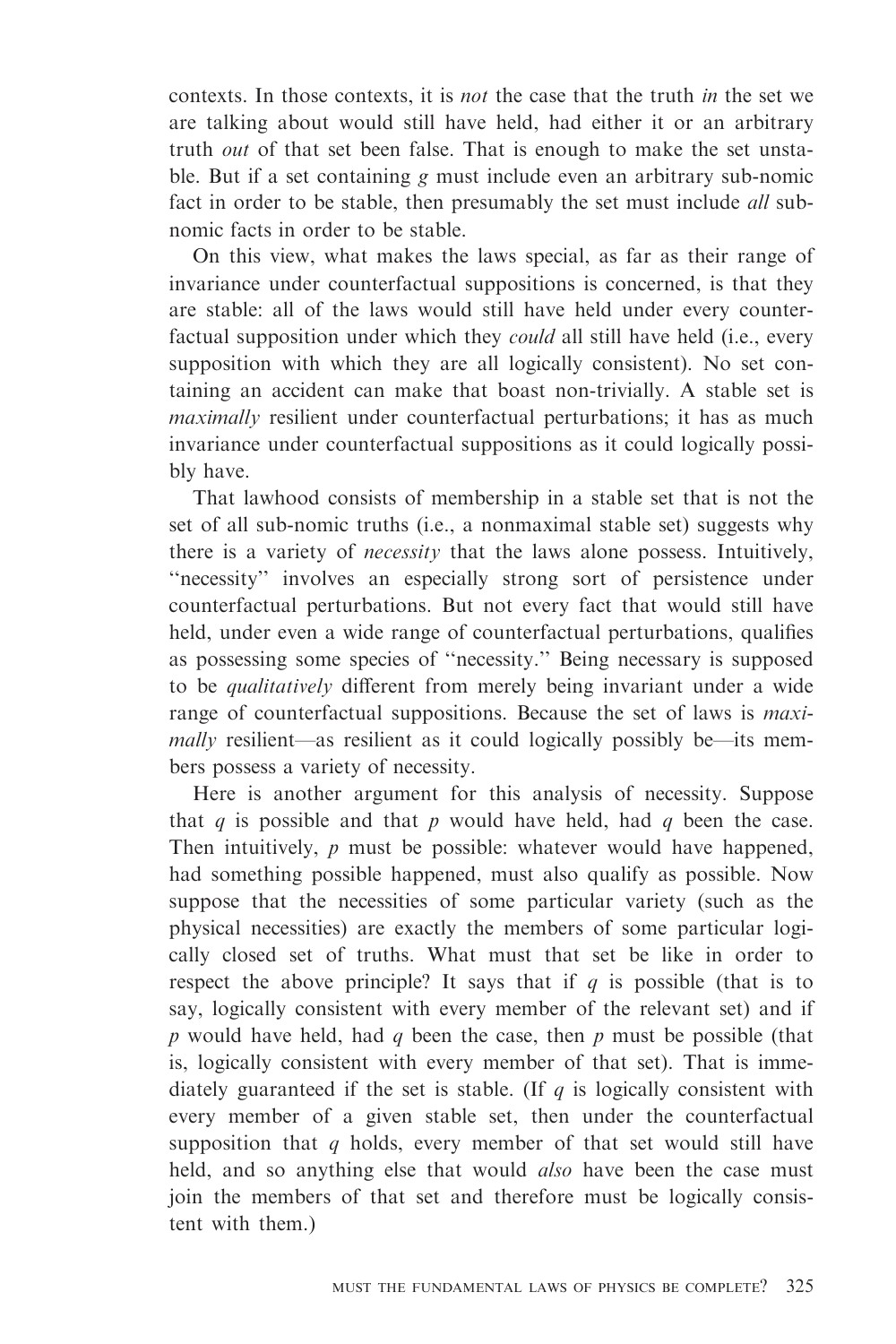However, look what happens if a logically closed but unstable set of truths contains exactly the necessities of some variety. Because the set is unstable, there is a counterfactual supposition  $q$  that is logically consistent with every member of the set but where some member  $m$  of the set would not still have held under this supposition. That is to say,  $m$ 's negation might have held. But  $m$ , being a member of the set, is supposed to be necessary, so  $m$ 's negation is an impossibility. Therefore, if an unstable set contains exactly the necessities (of some variety), then had a certain possibility (of that variety) come to pass, something impossible might have happened. This result conflicts with a principle slightly broader than the one we were just looking at—namely, that whatever *might* have happened, had something possible happened, must also qualify as possible.

In short, if an unstable set contains exactly the necessities (of some variety), then though some q-world is possible, the closest q-world (or, at least, one of the optimally close  $q$ -worlds) is impossible. This conflicts with the intuition that *any possible q*-world is closer to the actual world than is *every impossible q*-world. Hence, if a logically closed set of truths contains exactly the necessities (of some variety), then that set must be stable.

Thus, that lawhood consists of membership in a nonmaximal stable set not only allows us to break out of the circle afflicting the earlier proposal (that the laws are the truths that would still have held under every counterfactual supposition that is logically consistent with the laws), but also accounts for the laws's possession of a species of necessity. However, I shall now suggest that this proposal requires a slight modification.

To begin with, it fails to account for some of the counterfactual suppositions under which the laws would still have held true—namely, nested counterfactual suppositions. For example, we believe not only that had we tried to accelerate a body from rest to beyond the speed of light, we would have failed, but also that had we access to  $23<sup>rd</sup>$  century technology, then had we tried to accelerate a body from rest to superluminal speed, we would have failed. As defined above, the laws's "stability" does not ensure that the laws are preserved under such nested counterfactuals, since stability requires the truth of various counterfactuals of the form  $q \Box \rightarrow m$ , not the truth of any counterfactuals of the form  $p \square \rightarrow (q \square \rightarrow m)$ .

Initially, nested counterfactuals may appear remote from actual scientific practice. But in fact, scientists routinely employ them (''Had the chamber been completely evacuated, then had it contained a few  $CO<sub>2</sub>$ molecules, they would have had a long mean free path;" "Had gravity declined with the cube of the distance, then a solar system, had it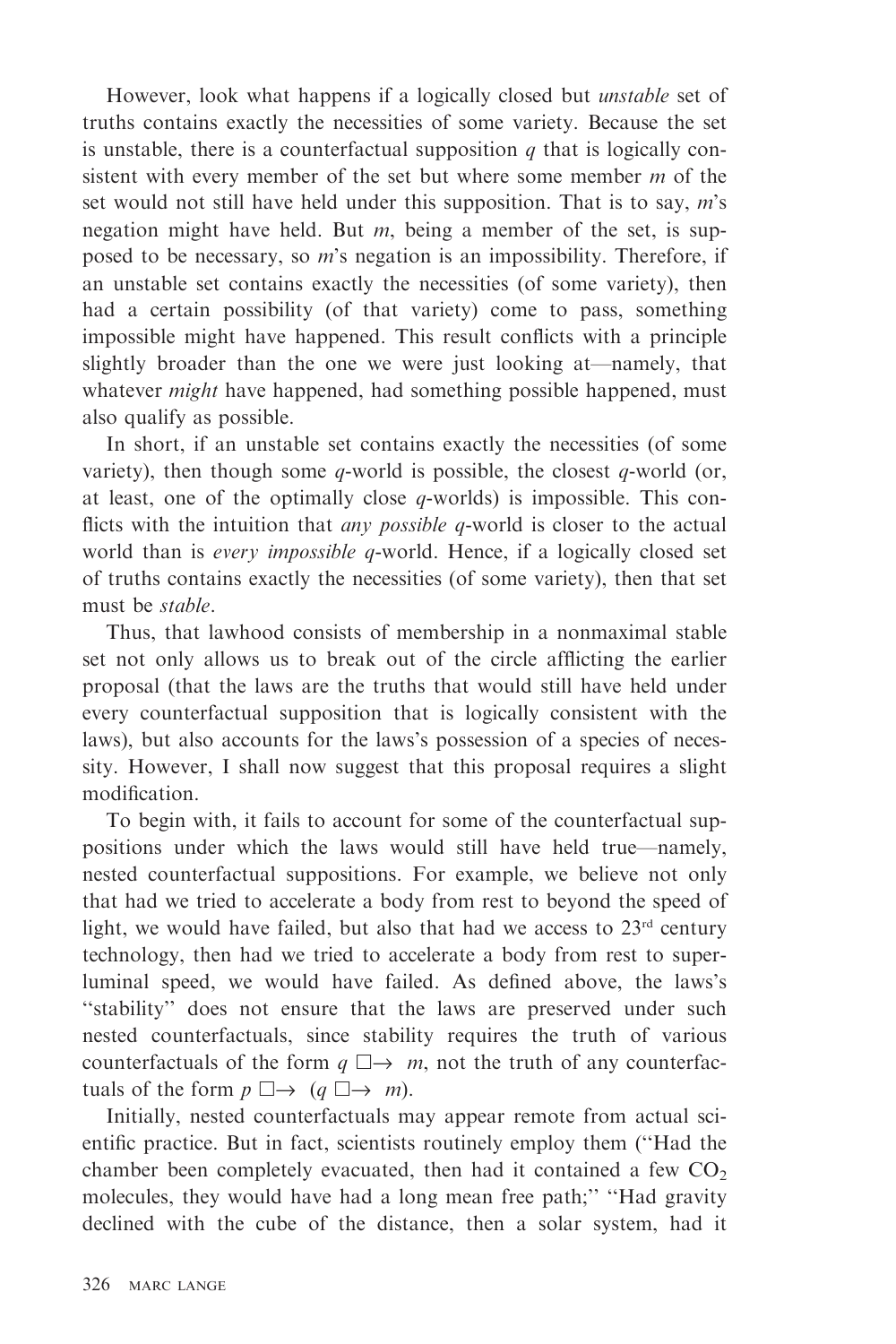begun with many planets, would not long have so remained; they would have soon escaped or spiraled into the sun''). As the first of these examples illustrates,  $p \square \rightarrow (q \square \rightarrow m)$  is not in general logically equivalent to  $(p \& q) \square \rightarrow m$ .<sup>16</sup>

Another reason for including nested counterfactuals in the definition of ''stability'' is to foreclose further the possibility of a nonmaximal stable set that contains accidents. If there is such a set under the definition of ''stability'' I gave earlier, then I suggest that its invariance under all of those counterfactual suppositions is just a fluke. That is, although each of the set's members  $m$  would still have held under every q that is logically consistent with the set, that invariance is not likewise invariant: although every  $q \Box \rightarrow m$  holds, there is some r for which r  $\Box \rightarrow (q \Box \rightarrow m)$  does not hold. (Or if every  $r \Box \rightarrow (q \Box \rightarrow m)$  holds, then *that* invariance is not invariant under further iterated counterfactuals ….)

Furthermore, the principle ''Whatever would (or might) have happened, had something possible happened, must also qualify as possible,'' to which I appealed earlier, generalizes to nested counterfactuals: ''Had something possible happened, then whatever would (or might) have happened, had something possible happened, must also qualify as possible.''

Accordingly, I suggest amending the definition of ''stability'' as follows:

Consider a non-empty set  $\Gamma$  of sub-nomic truths containing every sub-nomic logical consequence of its members.  $\Gamma$  is *stable* exactly when for any member  $m$  of  $\Gamma$  (and in every conversational context),

 $p \Box \rightarrow m$ ,  $q \Box \rightarrow (p \Box \rightarrow m),$  $r \Box \rightarrow (q \Box \rightarrow (p \Box \rightarrow m)), \ldots$ 

obtain for any p, q, r, ... where  $\Gamma \cup \{p\}$  is logically consistent,  $\Gamma$  $\cup \{q\}$  is logically consistent,  $\Gamma \cup \{r\}$  is logically consistent ...

<sup>&</sup>lt;sup>16</sup> The same applies even when p is logically consistent with q. For example, suppose that you and I run a race, I win, and I would always win were I to try. Had you won, then had I tried, I would have won. This nested counterfactual is plainly not equivalent to ''Had you won and I tried, then I would have won.'' (See my 2000: 290–1)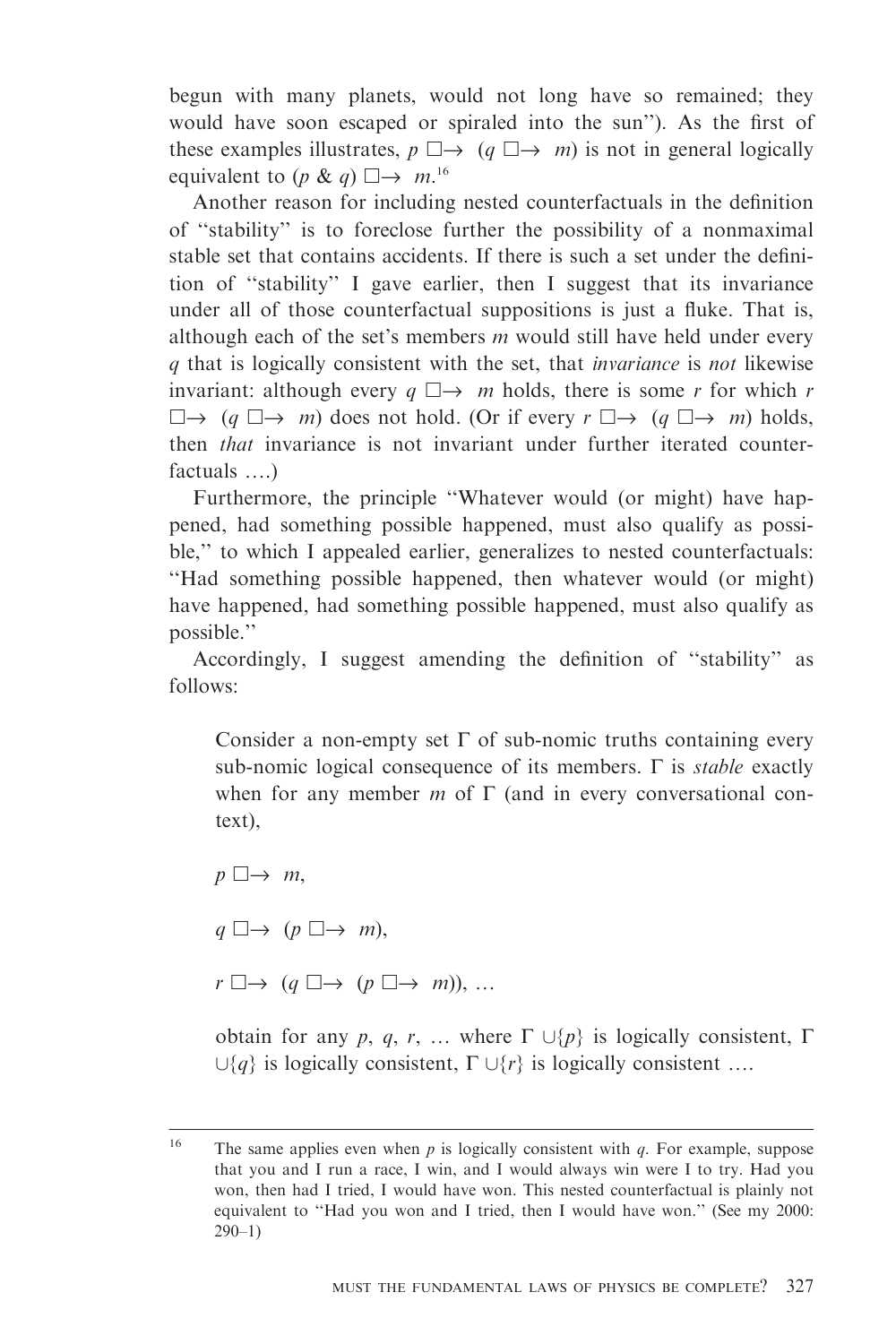A final, important reason for including nested counterfactuals in the definition of ''stability'' is that it allows us to capture part of NP that was not covered by the original definition of ''stability.'' Recall that NP demands that under any physically possible circumstance  $p$ , the laws not only would still have been true, but also would still have been laws. (That is why they would still have been true.) This result follows from identifying the laws as the members of a nonmaximal stable set—but only after ''stability'' has been amended to include the nested counterfactuals. Suppose that m is a member of  $\Gamma$ , a stable set, and that q, r, s ... are all logically consistent with  $\Gamma$ . Then by the amended definition of "stability,"  $q \Box \rightarrow (r \Box \rightarrow m)$ ,  $q \Box \rightarrow (s \Box \rightarrow$ m),  $q \Box \rightarrow (r \Box \rightarrow (s \Box \rightarrow m))$ , etc. So in the closest q-world, these counterfactuals hold:  $r \Box \rightarrow m$ ,  $s \Box \rightarrow m$ ,  $r \Box \rightarrow (s \Box \rightarrow m)$ , etc. exactly the counterfactuals needed for  $\Gamma$  to be stable in the closest q-world. Hence, if  $\Lambda$  is actually stable, then had q been the case,  $\Lambda$ would still have been stable, and so its members would still have been laws. We thereby save the intuition that had Jones missed his bus to work this morning, then the actual laws would still have been laws—and so (here comes a nested counterfactual) Jones would not have gotten to work on time had he simply clicked his heels and made a wish to get there.<sup>17</sup>

### 5. Stability Further Amended

We are almost ready to show that the laws must be complete. But to do so, we must amend our definition of ''stability'' one last time. Just as we had to include counterfactuals having counterfactuals as their consequents (such as  $q \square \rightarrow (r \square \rightarrow m)$ ), so also we must include

<sup>&</sup>lt;sup>17</sup> Lewis rejects this intuition (even though it appears to reflect scientific practice). If we insist that the laws would have been no different, had Jones missed his bus, then (he argues) we must say (if the world is deterministic) that the world's state billions of years ago would have been different, had Jones missed his bus. That sounds counterintuitive. Although I cannot discuss this issue here (see my 2000), I am inclined to think that  $q \Box \rightarrow m$  says (roughly speaking) not that m is true in the closest  $q$ -world, but that  $m$  is true in the relevant fragment of the closest q-world. In a context where we should not 'backtrack' in assessing counterfactuals, the relevant fragment (or 'nonmaximal situation') does not concern the events responsible for bringing  $q$  about (Lewis's 'small miracle'). Therefore, an actual law would still have been true had  $q$ , since the miracle (which violates the actual law) is 'offstage'. The world's state billions of years ago likewise stands outside of the relevant fragment of the closest  $q$ -world. So when we occupy a non-backtracking context and consider what would have happened had Jones missed his bus, we are not interested in whether the world's state billions of years ago would have been different. If we focus our attention upon  $q$ 's past light cone (e.g., in discussing what a remarkable doctrine determinism is), then we enter a (backtracking) context where it is true that the world's state billions of years ago would have been different, had Jones missed his bus.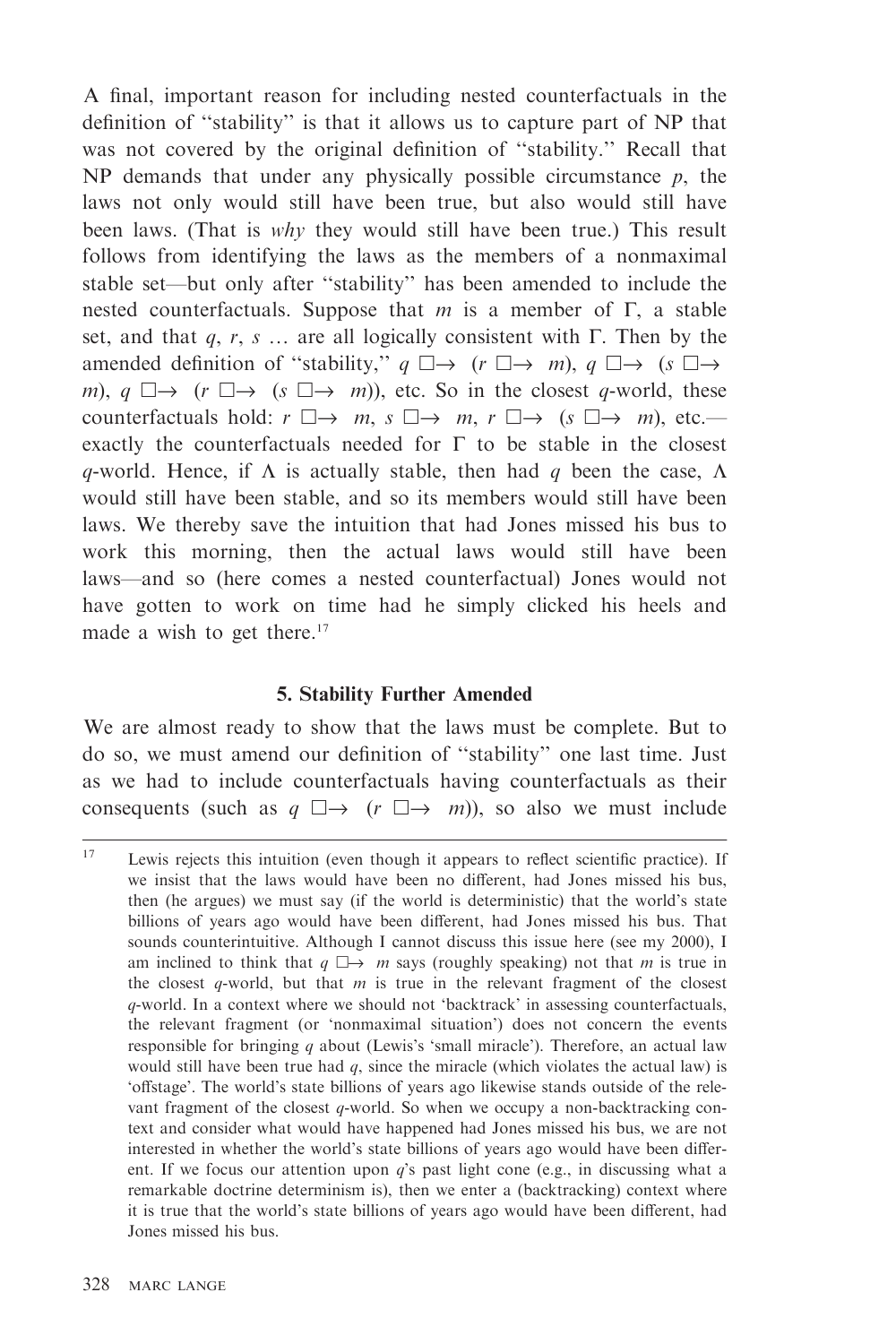counterfactuals having counterfactuals as their antecedents, such as  $(p \Box \rightarrow q) \Box \rightarrow m$ .

One of our reasons for amending stability to include counterfactuals having counterfactuals as their consequents was to account for some of the counterfactual suppositions under which the laws would still have been true. The same rationale applies to amending stability to include counterfactuals having counterfactuals as their antecedents. Let's say I am holding a well-made, oxygenated, dry match. The match would have lit, had it been struck. But had it been the case that the match would *not* have lit, had it been struck, then ... what? It would (have to) have been wet or incorrectly made or starved of oxygen. The actual laws of nature would still have been laws, had it been the case that the match would not have lit had it been struck. (The reason that the match would (have to) have been wet or incorrectly made or starved of oxygen is precisely because the actual laws of nature would still have been laws.) Thus, for  $\Lambda$ 's stability to capture the laws's characteristic resilience under counterfactual suppositions,  $\Lambda$ 's stability needs to require  $\Lambda$ 's invariance under certain counterfactual suppositions that posit the truth of certain counterfactual conditionals.

While such counterfactuals might initially sound exotic, they actually are not. Consider counterfactuals with antecedents involving dispositions, such as ''Had the box contained a fragile vase, then I would have taken great care not to drop it, since the vase might well have broken had the box been dropped.'' Even if the ascription of a disposition is not logically equivalent to some counterfactual conditional, dispositions seem to involve ''threats and promises'' (Goodman 1983: 40) and hence to have a counterfactual flavor. A counterfactual antecedent involving a counterfactual conditional seems no more exotic than ''Had the box contained a fragile vase.''

Moreover, counterfactuals with antecedents involving counterfactual conditionals are not out-of-the-ordinary in science. Consider: ''Had the boiling point of the liquid in our test tube been under 300K (under standard pressure), then it would already have boiled by now.'' This counterfactual conditional is perfectly innocuous, yet its antecedent is (roughly) ''Had it been the case that the liquid in our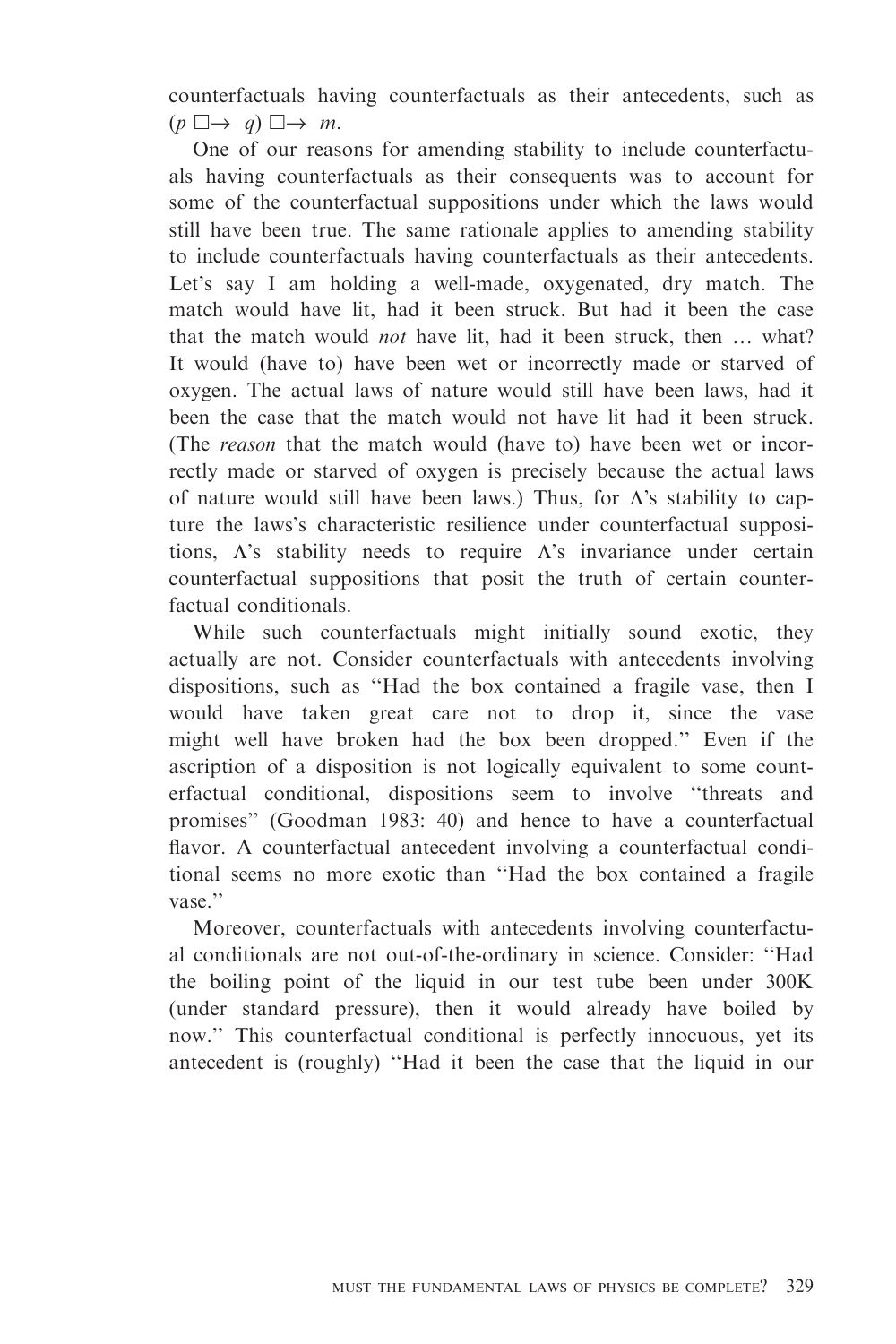test tube would boil were it heated to 300K (under standard pressure)."<sup>18</sup>

Of course,  $\Lambda$  would *not* still have held had *this* counterfactual conditional been true: Had I sneezed a moment ago, then a body would have been accelerated from rest to beyond the speed of light! Of course, this counterfactual conditional is logically inconsistent with one of the counterfactual conditionals required for  $\Lambda$  to count as "stable" by the definition given in the previous section. Thus, in order for its ''stability" to distinguish  $\Lambda$  from sets containing accidents, a given set  $\Gamma$ 's "stability" had better not require  $\Gamma$ 's preservation under a counterfactual supposition positing the truth of a counterfactual conditional that is logically inconsistent with one of the counterfactual conditionals

Here's an example of reasoning with counterfactuals having counterfactual conditionals as their antecedents. Consider a match that is wet (so had it been struck, it would not have lit) but otherwise in propitious conditions (e.g., oxygenated). Had ''If the match had been struck, it would have lit'' been true, the match would have been dry. Had the match been dry, then ''If the match had been struck, it would have lit'' would have been true and the actual laws of nature would still have been laws. Therefore, had ''If the match had been struck, it would have lit'' been true, then the actual laws of nature would still have been laws.

Of course, the truth-values of counterfactuals with antecedents involving counterfactuals are context-sensitive just as the truth-values of other counterfactuals are. In one conversational context, it might be accurate to say ''If you would get a million dollars if you touched Jason's head, then everyone would be chasing Jason,'' whereas in another conversational context, it might be accurate to say ''If you would get a million dollars if you touched Jason's head, then everyone would be touching everyone else's head to see if that would work, too.''

Question: How is  $(p \square \rightarrow q) \square$  m to be understood in a non-backtracking context if  $(p \Box \rightarrow q)$  is a backwards-directed counterfactual? What would it be for  $(p \Box \rightarrow q)$  $\Box \rightarrow q$ ) to be true in a non-backtracking context? For instance, if  $(p \Box \rightarrow q)$  is ''Had I worn an orange shirt this morning, then Lincoln wouldn't have been assassinated,'' then it is false in a non-backtracking context, and so how can we—in a non-backtracking context—entertain the counterfactual supposition that it is true?

Answer: Easy. In a non-backtracking context, ''Had I worn an orange shirt this morning, then Lincoln wouldn't have been assassinated'' is true if Lincoln wasn't assassinated. If  $(p \rightharpoonup q)$  is backwards-directed and q is actually false, then there is a way for  $(p \Box \rightarrow q)$  to be true in a non-backtracking context—namely, for q to be true. In a possible world where q is true,  $(p \Box \rightarrow q)$  holds in a non-backtracking context. So the counterfactual ''Had the counterfactual conditional 'Had I worn an orange shirt this morning, then Lincoln wouldn't have been assassinated' been true, then … ,'' entertained in a non-backtracking context, may amount simply to ''Had Lincoln not been assassinated, then … .''

<sup>18</sup> Bennett (2003: 167-8) offers this example: ''Jones was not careless when he threw the lighted match onto the leaves. He knew that the leaves were too damp to ignite. If it had been the case that if he were to throw the match onto the leaves a forest fire would ensue, then he would have known this was the case and not thrown the match onto the leaves.'' In (Lange 2005b), I argue that a fact about a body's instantaneous velocity at  $t$  is a fact about what that body's trajectory would be like, were the body to remain in existence after  $t$ . Hence, an ordinary-looking counterfactual "Had the marble's speed at  $t$  been 10 cm/s ..." actually has a counterfactual hidden in its antecedent.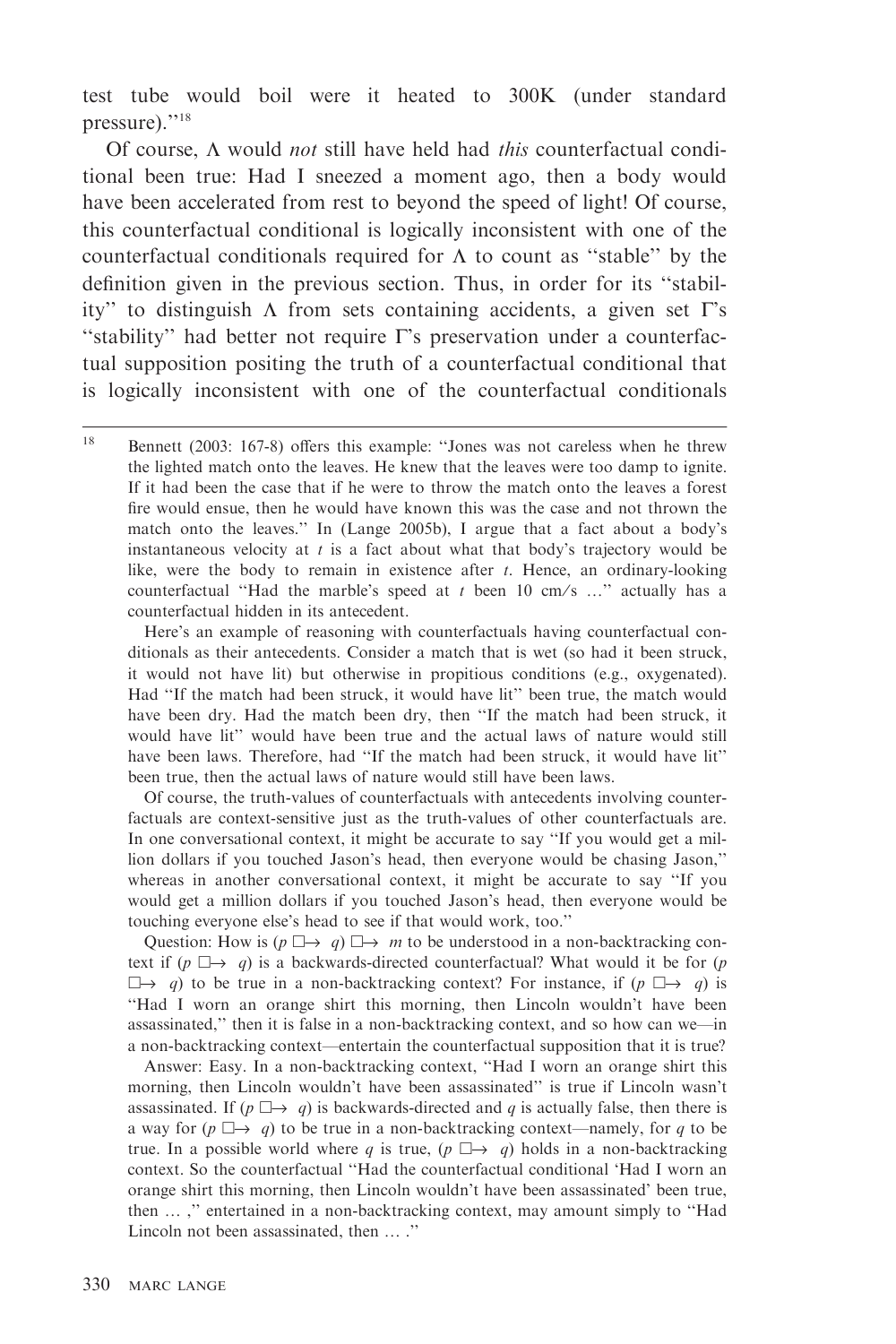required by  $\Gamma$ 's "stability" according to the definition given in the previous section.

Hence, to capture the laws's characteristic resilience under counterfactual suppositions (and to preclude a nonmaximal set containing accidents from qualifying as ''stable'' on a fluke), I shall amend the definition of ''stability'' one last time. Let lower-case Greek letters represent claims that can be constructed exclusively out of sub-nomic claims, " $\sim$ ", and " $\Box \rightarrow$ ". Consider a non-empty set  $\Gamma$  of claims  $\omega$  containing every logical consequence  $\varsigma$  of its members. Now define:

 $\Gamma$  is *stable* exactly when for any member  $\omega$  of  $\Gamma$ ,  $\varphi \square \rightarrow \omega$  holds (in any conversational context) for every  $\varphi$  where  $\Gamma \cup \{\varphi\}$  is logically consistent (and there are such  $\varphi$ ).

In short,  $\Gamma$  is stable exactly when its members are preserved together under every subjunctive or counterfactual supposition (constructible out of sub-nomic claims, " $\sim$ ", and " $\Box \rightarrow$ ") under which they could logically possibly be preserved together. Because a stable  $\Gamma$  is *maxi*mally resilient—as resilient as it could logically possibly be—its members possess a variety of necessity.19

We have already seen good reason to believe that every nonmaximal set containing accidents is unstable. Let's now see what sort of set would qualify as stable. Suppose it is a law that n. Let  $\varphi$  be that n would not still have held, had there obtained some arbitrary accident – say, had Jones missed his bus to work this morning. Of course,  $\varphi$  is actually false; since  $n$  is a law,  $n$  would still have held under some accident. Accordingly, had  $\varphi$  obtained, then *n* would not still have been a law or the laws would have been different in some other respect (so as to render  $\varphi$ 's antecedent physically impossible). Had  $\varphi$ , then the laws might not still have been true. So for a set  $\Gamma$  containing every m where it is a law that m to be stable.  $\Gamma$  must also contain the counterfactual (Jones missed his bus to work this morning)  $\Box \rightarrow n$ , so that  $\Gamma \cup {\varphi}$  is not logically consistent, and hence the laws do not have to be preserved under  $\varphi$  in order for  $\Gamma$  to be stable. Hence, for  $\Gamma$  to be stable,  $\Gamma$  must contain all of the counterfactual conditionals  $p \Box \rightarrow n$  for every p where  $\Gamma \cup \{p\}$  is logically consistent. Now we can take the argument we just gave concerning  $\Gamma$ 's member *n* and apply it instead to  $\Gamma$ 's member  $(p \Box \rightarrow n)$ . Let  $\varphi$  be that  $(p \Box \rightarrow n)$  would not still have held, had

<sup>19</sup> It is superfluous to add to our new definition that a ''stable'' set's members all be true: to be stable, according to the new definition,  $\Gamma$  must be logically consistent (since otherwise there is no  $\varphi$  where  $\Gamma \cup {\varphi}$  is logically consistent) and so must be preserved (in any context) under any logical truth  $p$ , which precludes  $\Gamma$  from containing falsehoods.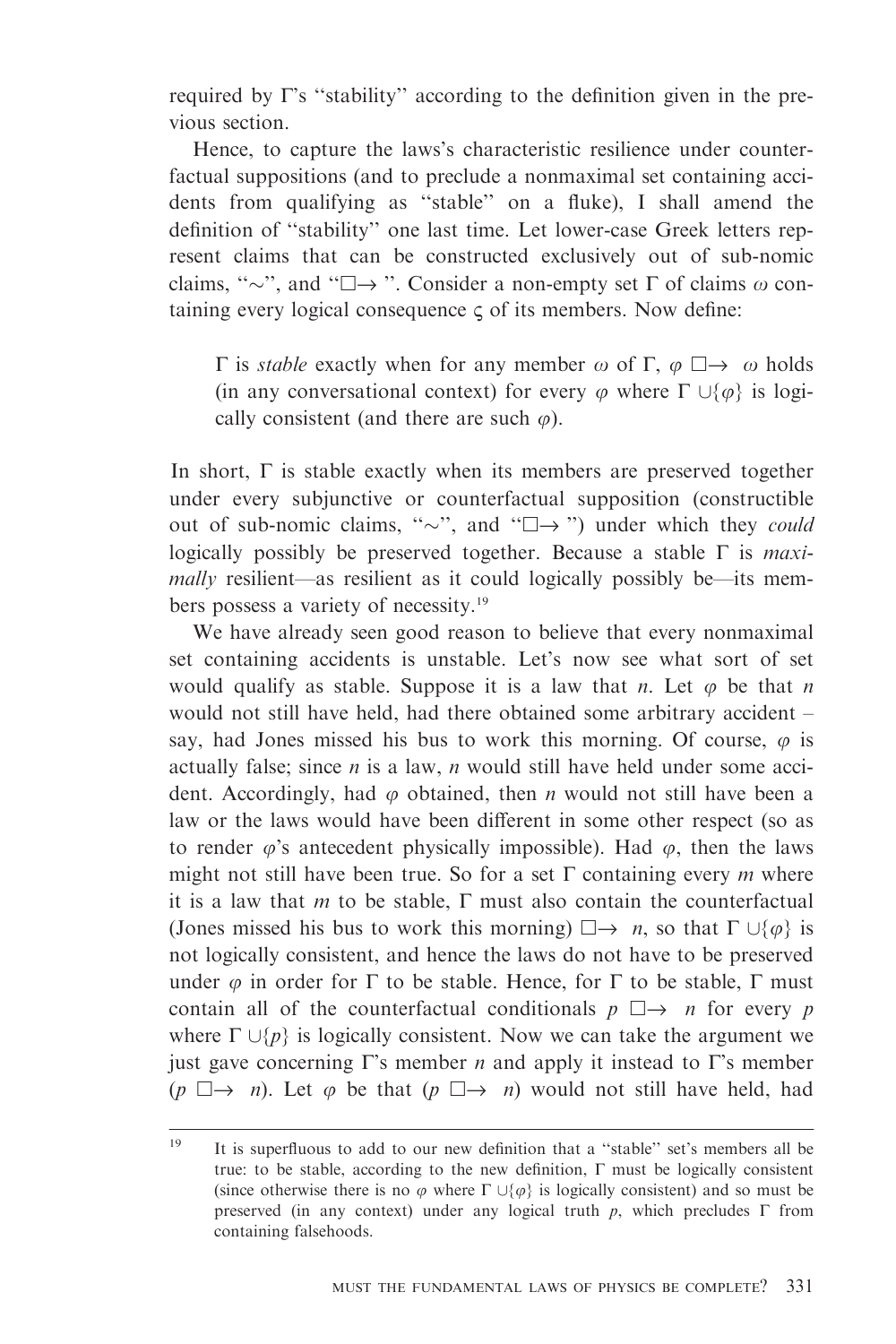there obtained a given arbitrary accident q. Had  $\varphi$ , then the laws might not still have been true. So to be stable,  $\Gamma$  must also contain the counterfactual  $q \Box \rightarrow (p \Box \rightarrow n)$ , so that  $\Gamma \cup \{\varphi\}$  is not logically consistent, and hence the laws do not have to be preserved under  $\varphi$  in order for  $\Gamma$ to be stable. Therefore to be stable,  $\Gamma$  must contain all of the counterfactual conditionals  $q \Box \rightarrow (p \Box \rightarrow n)$ , for every p where  $\Gamma \cup \{p\}$  is logically consistent. And so on for the entire cascade of multiply nested counterfactuals.

Thus, if we are building a stable set  $\Gamma$  by starting with the laws m, we must add all of the counterfactual conditionals in the cascade

$$
p \Box \rightarrow m,
$$
  
\n
$$
q \Box \rightarrow (p \Box \rightarrow m),
$$
  
\n
$$
r \Box \rightarrow (q \Box \rightarrow (p \Box \rightarrow m)), ...
$$

for every member m of  $\Gamma$  and every p, q, r, ... where  $\Gamma \cup \{p\}$  is logically consistent,  $\Gamma \cup \{q\}$  is logically consistent,  $\Gamma \cup \{r\}$  is logically consistent ... These are exactly the counterfactual conditionals required for stability under our previous definition.

But that's not all. We have added various subjunctive conditionals to  $\Gamma$ , but all of them have had sub-nomic claims as their antecedents. What about conditionals having subjunctive conditionals in their antecedents? We should also include in  $\Gamma$  all of the conditionals like this one concerning a dry, oxygenated match: ''Had it been the case that the match would not have lit, had it been struck, then Coulomb's law would still have held" ( $\varphi \Box \rightarrow m$ ). This conditional is true; had it been the case that the match would not have lit, had it been struck, then the match would have been wet or deoxygenated or etc., but the laws would still have held. So had  $\varphi \Box \rightarrow m$  been false, then the laws would have been different; Coulomb's law would perhaps not still have held. Therefore, the stable set must include  $\varphi \Box \rightarrow m$ , so that the set's stability does not require its invariance under the counterfactual supposition that  $(\varphi \Box \rightarrow m)$  is false.

What, then, is the stable set that includes all of the laws  $m$ ? It must include not only the above cascade of conditionals that had to be true for  $\Lambda$  to qualify as stable under our earlier definition, but also every  $\varphi \Box \rightarrow m$  where  $\varphi$  is logically consistent with that cascade, and every  $\varphi' \Box \rightarrow (\varphi \Box \rightarrow m)$  where  $\varphi$  is logically consistent with the cascade and  $\varphi'$  is too, and so forth. Let's call that set  $\Lambda^*$ . I suggest that it is a law that  $m$  if and only if  $m$  belongs to a stable set that does not include all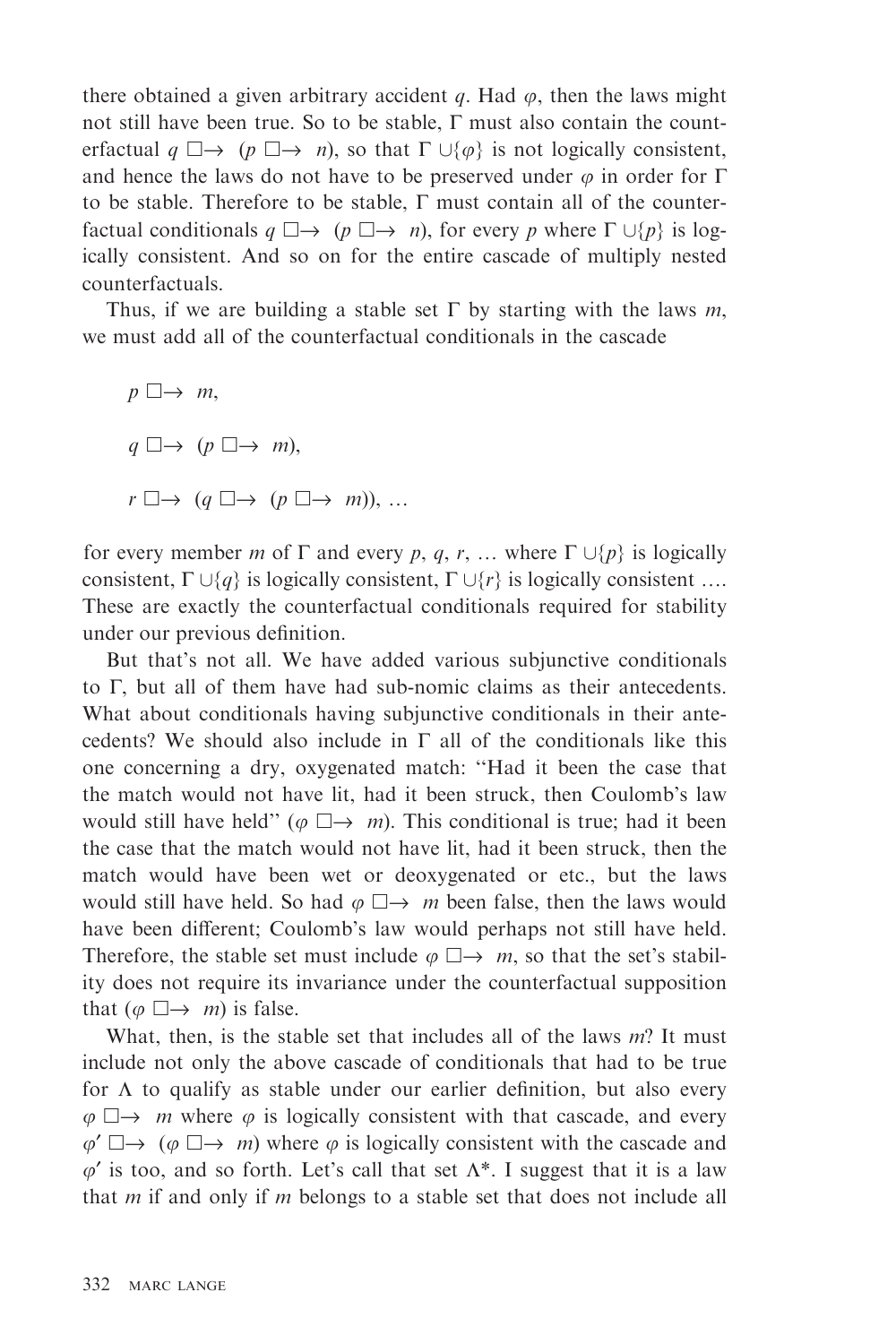of the sub-nomic truths, and that the members of  $\Lambda^*$  have a characteristic species of necessity in virtue of  $\Lambda^*$ 's stability.<sup>20</sup>

I have not suggested that  $\Lambda^*$  is the *only* stable set. The set of broadly logical truths (together with various counterfactuals such as ''Had the match been struck, then it would have been the case that all circles are round'') is stable, and there is a variety of necessity that all and only its members possess, just as there is a variety of necessity possessed by all and only the members of  $\Lambda^*$ . Furthermore, I have argued elsewhere (Lange 1999, 2000, 2005a, forthcoming) that certain other proper subsets of  $\Lambda^*$  are also stable. For example, consider the set generated by the fundamental dynamical law(s) (which, in classical physics, is  $F = ma$ ), the law of the composition of forces, and the conservation laws—but without the various force laws. The laws in this set would still have held, even if there had been different forces. For example, according to classical physics, if gravity had been (replaced by) an inverse-cubed force, the relation between force and acceleration would still have been  $F = ma$ . Thus, the laws  $\Lambda$  governing the sub-nomic facts may come in several strata. In any event, I am not concerned with any of  $\Lambda$ 's proper subsets—only with  $\Lambda$ 's completeness.

#### 6. Why the Laws must be Complete

Now, at last, for the argument that the laws must be complete. Let's start with a quick-and-dirty version. Suppose, for the sake of *reductio*, that there is a gap in the laws's coverage. Let's return to my example from section 2, where the laws fail to cover the interaction of an A-on with a B-on at a distance of 1-2 nm, though an A-B interaction at that distance is logically consistent with the laws and the laws do specify the chances of various results of A-B interactions at distances less than 1 nm or greater than 2 nm. Suppose that in a given spatiotemporal region L, no A-B interactions actually occur at a distance of 1-2 nm. Let  $\varphi$  be the following counterfactual conditional: had an A-B interaction occurred in L at a distance of 1-2 nm, then all such interactions would have turned the interacting particles into green slime. Since the laws  $\Lambda$  are silent about the possible result of an A-B interaction at 1-2 nm,  $\varphi$  is logically consistent with  $\Lambda^*$ . Hence, for  $\Lambda^*$  to be stable,  $\Lambda^*$ 's members must be preserved under  $\varphi$ .

<sup>&</sup>lt;sup>20</sup> Since the stable set contains the cascade  $p \square \rightarrow m$ ,  $q \square \rightarrow (p \square \rightarrow m)$ , etc., we do not need to add to our new definition of stability that a stable set's members be preserved under *nested* counterfactuals; that the member  $(p \Box \rightarrow m)$  is preserved under the non-nested supposition  $q$  automatically ensures that the member  $m$  is preserved under nested suppositions of q and p, i.e.,  $q \Box \rightarrow (p \Box \rightarrow m)$ .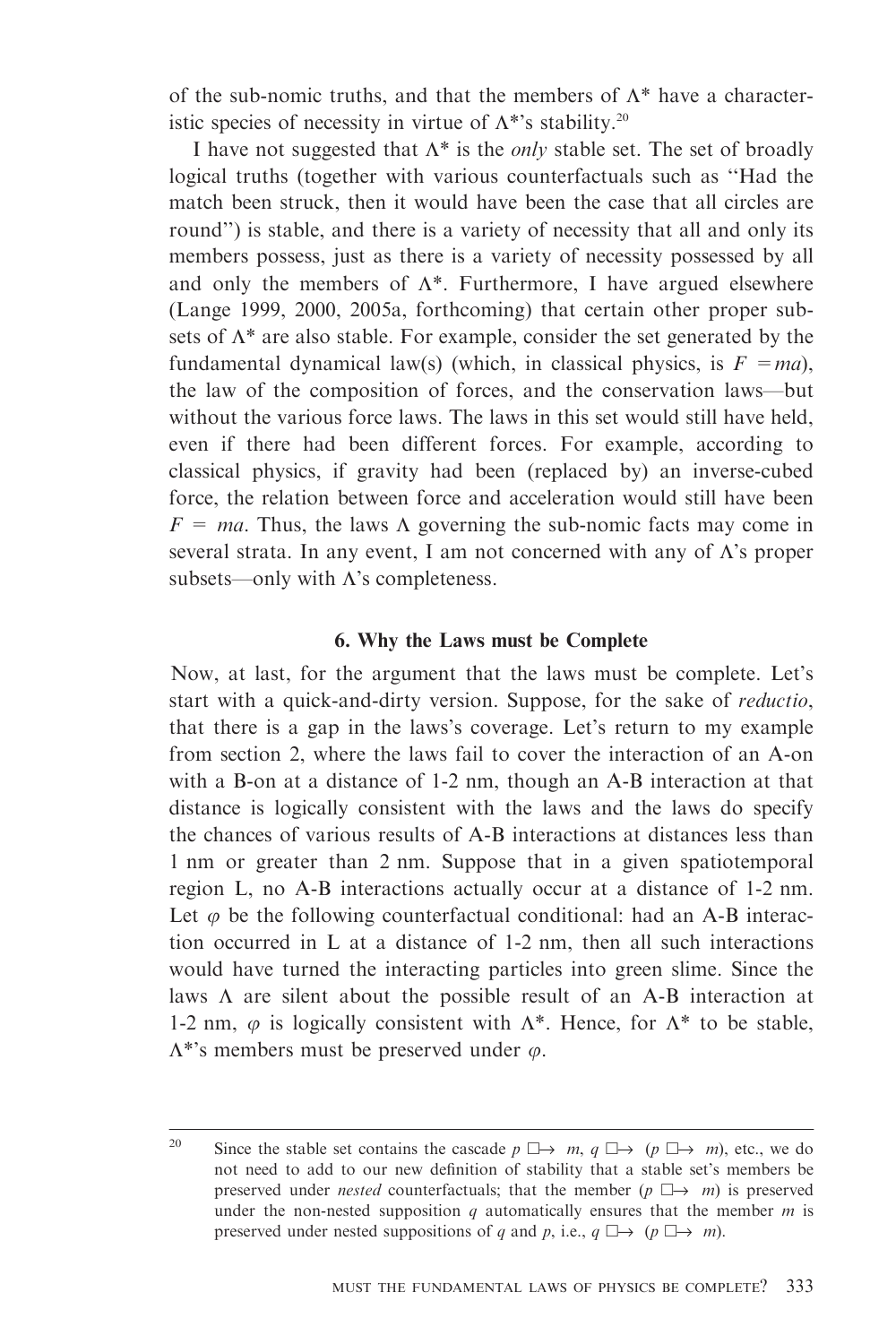However, it does not seem that they would be. Suppose that green slime is *wildly* different from what the laws entail to result from A-B interactions at distances less than 1 nm or greater than 2 nm. Had it been the case that  $\varphi$ , then presumably the laws governing A-B interactions at other distances would (or at least might) have been different—in particular, have assigned chances to something like green slime being produced at those distances. Had it been the case that green slime would have been produced by all A-B interactions in L at 1-2 nm had some such interactions occurred, then green slime would perhaps have also been produced by some A-B interactions in other spacetime regions or at other distances. That is:

[(An A-B interaction occurs in L at 1-2 nm)  $\Box \rightarrow$ 

(Green slime is produced by all such interactions)]

 $\diamond$   $\rightarrow$ 

(Some A-B interactions at other distances also produce green slime).

But the laws would have been violated, had some A-B interactions at other distances produced green slime.

Of course, A-B interactions at 1-2 nm could be very different from A-B interactions at other distances; there is no metaphysical obligation that the laws vary ''smoothly'' with distance. It suffices for my argument that in certain contexts, the laws governing A-B interactions at other distances might have been different, had it been the case that green slime would have been produced by all A-B interactions in L at 1-2 nm, had there been any such interactions.

This seems very plausible. After all, consider this counterfactual conditional:

[(An A-B interaction occurs at greater than 2 nm)  $\Box \rightarrow$ 

(Green slime is produced by all such interactions)]

 $\diamond \rightarrow$ 

(Some A-B interactions at other distances also produce green slime).

This counterfactual conditional seems true. Admittedly, its truth does not threaten  $\Lambda^*$ 's stability; its antecedent posits the truth of a counterfactual conditional that conflicts with the counterfactuals in  $\Lambda^*$ , and so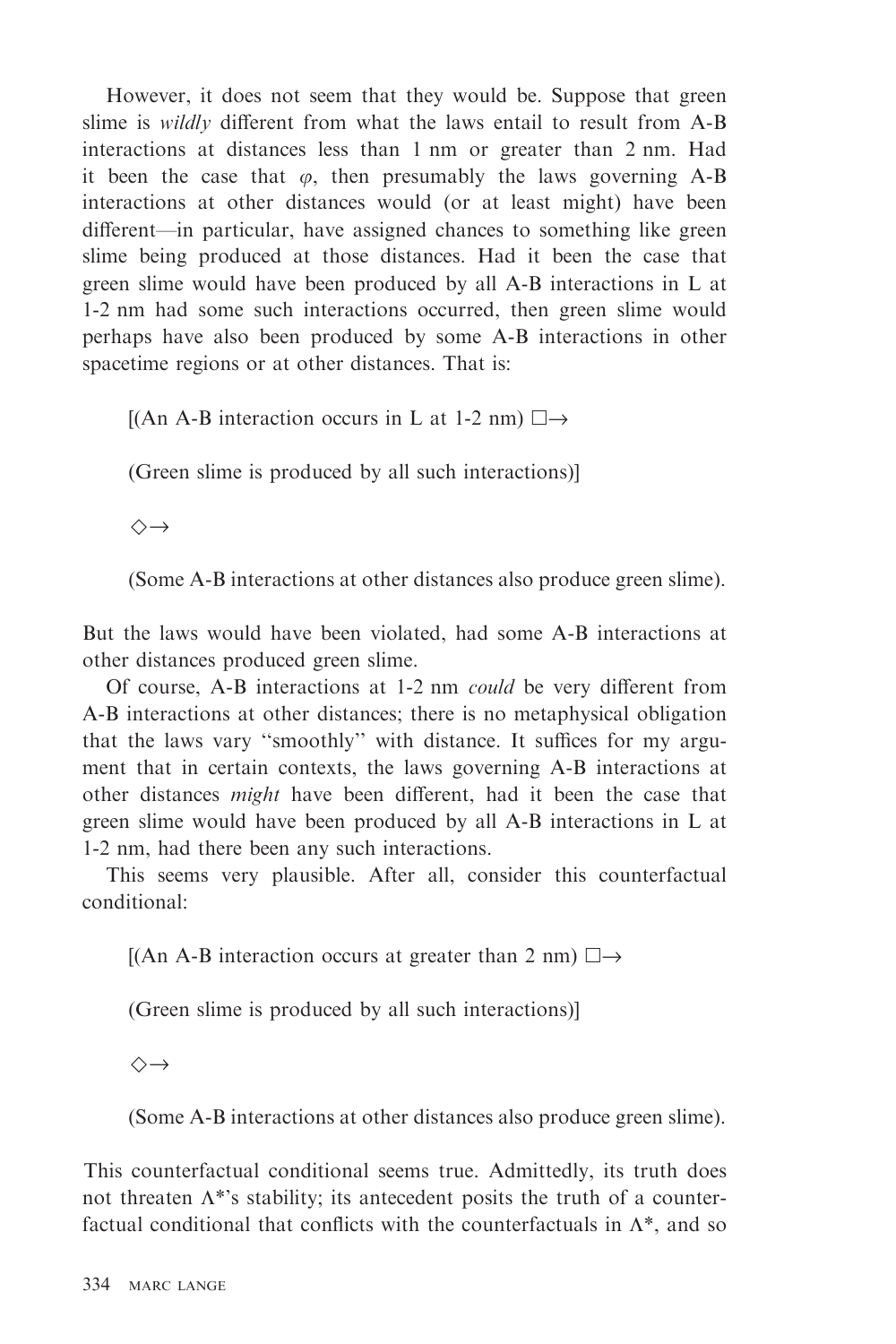$\Lambda^*$  does not need to be preserved under this counterfactual supposition in order to be stable. But if  $\Lambda^*$  would not have been preserved under this counterfactual supposition (involving A-B interactions beyond 2 nm yielding green slime), why would  $\Lambda^*$  have been preserved had it been the case that green slime would have been produced by all A-B interactions in L at 1-2 nm, had there been any such interactions?

To summarize: Suppose (for *reductio*) that the laws  $\Lambda$  are incomplete. Consider a counterfactual conditional  $\varphi$  specifying that something wild would have happened, had there been a case falling into the gap. Had  $\varphi$ , would the laws still have held? I have suggested that the answer is not "Yes." But the answer must be "Yes" for  $\Lambda^*$  to be stable.<sup>21</sup> Hence,  $\Lambda^*$  is not stable, and so (by my earlier argument)  $\Lambda$  is not the set of laws. Contradiction. So the laws must be complete.

That was the quick-and-dirty argument. Now for a slightly more careful version. I will break the argument into two steps.

First step: According to Goodman (1983), if a counterfactual conditional  $p \Box \rightarrow q$  holds, where p is logically consistent with the actual laws  $\Lambda$ , then one of two options must hold:

- (i) (p &  $\Lambda$ ) logically entails q, or
- (ii) (p &  $\Lambda$ ) does not logically entail q, but there is some actual sub-nomic fact  $f$  that is not a law and that the context implicitly invokes where  $(p \& \Lambda \& f)$  logically entails q.

To take Goodman's own example, if  $p \Box \rightarrow q$  is that had I struck the match, it would have lit, then in a typical case where this counterfactual conditional is true,  $f$  is that the match is dry, well-made, surrounded by oxygen etc. On the second ''Goodman option,'' it may even be that q is logically entailed by (p & f)—without the aid of  $\Lambda$ . For example, suppose that whether a given radioactive atom decays is governed only by irreducibly statistical laws. Suppose that the atom actually does decay, but I made a bet that it wouldn't and so lost. Had I bet that it would decay, then I would have won. (This counterfactual conditional is true in at least some contexts.) Here typically a suitable  $f$  is that the atom decays, and q is logically entailed by  $(p \& f)$ . Likewise, in

<sup>&</sup>lt;sup>21</sup> For two reasons, each of which is sufficient: (i) Suppose it is a law that m. Since m is a member of  $\Lambda^*$  and  $\varphi$  is logically consistent with  $\Lambda^*$ , m must be preserved under  $\varphi$  for  $\Lambda^*$  to be stable—so  $(\varphi \Box \rightarrow m)$  must be true. (ii) To be stable,  $\Lambda^*$  must consist exclusively of truths (see note 19), and  $(\varphi \Box \rightarrow m)$  is a member of  $\Lambda^*$  (since  $\varphi$ is logically consistent with the cascade of conditionals that had to be true for  $\Lambda$  to qualify as stable under the definition from section 5)—so ( $\varphi \Box \rightarrow m$ ) must be true.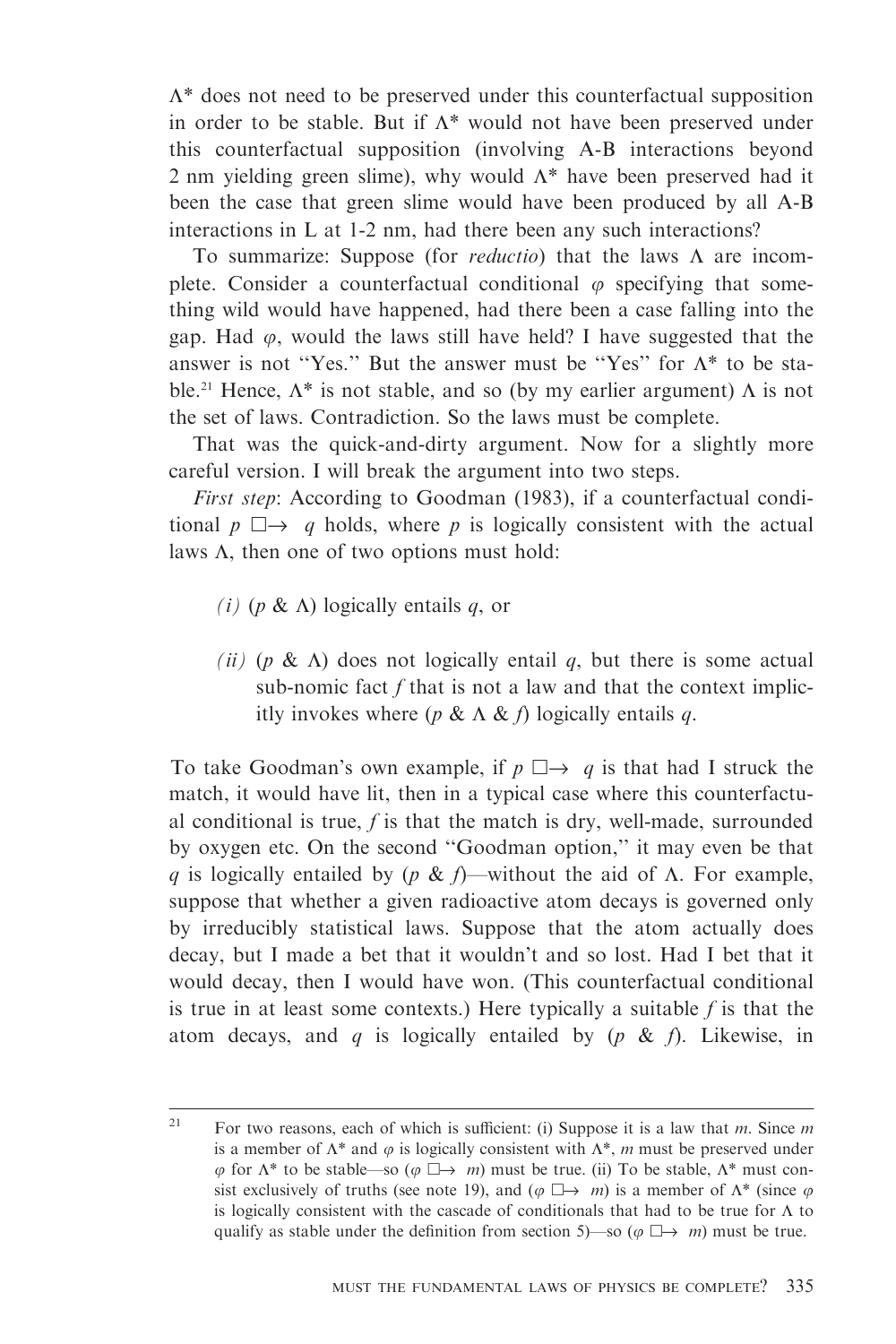Goodman's match example, various features of the match's state (such as the fact that the match is surrounded by oxygen) are invoked by the context, and so if  $p \square \rightarrow q$  is that had the match been struck, it would still have been surrounded by oxygen, then  $q$  is logically entailed by  $(p)$ & f), without the aid of  $\Lambda$ , since q is f. Not every counterfactual conditional that is contingently true must be ''covered'' by a law.22

Goodman's point applies more broadly: not only must one of the two Goodman options hold if  $p \square \rightarrow q$  is in fact true, but also one of them *would* have held *had*  $p \square \rightarrow q$  been true. For example, suppose that in fact, the match is wet, so "struck  $\Box \rightarrow$  lit" is false. Had "struck  $\Box \rightarrow$  lit" been true (and the match not been struck), then (typically) there would then have been laws  $\Gamma$  and a salient accidental truth f (that the match is dry, oxygenated, etc.) such that ''The match lights'' is entailed by "The match is struck" together with  $f$  and  $\Gamma$ . Accordingly, in general: Had p been false and  $p \Box \rightarrow q$  held, where p is logically consistent with whatever the laws  $\Gamma$  would have been had p been false and  $p \Box \rightarrow q$  held, then one of these two "Goodman options" would have held:

- (i) (p &  $\Gamma$ ) logically entails q,
- (ii) (p &  $\Gamma$ ) does not logically entail q, but there is some subnomic claim f that would have held accidentally, had  $\sim p$  and  $p \Box \rightarrow q$  held, and that the context implicitly invokes, where (p &  $\Gamma$  & f) logically entails q.

Now which option would have applied to  $\varphi$ , had  $\varphi$  held?

If the first Goodman option would have applied, then had  $\varphi$  held, there would have been some or another ''green-slime law'' (such as "Every A-B interaction at 1-2 nm produces green slime"). That is:  $\varphi$  $\square \rightarrow$  green-slime law.

If the second Goodman option would have applied, then had  $\varphi$  held,  $\varphi$  would have held partly by the grace of some f. But suppose we amend  $\varphi$  to be something like "Had an A-B interaction occurred in L at a distance of 1-2 nm prior to which there was nothing in the universe's entire history except for an A-on and a B-on approaching each other, then all such interactions would have turned the interacting particles

<sup>&</sup>lt;sup>22</sup> Unlike Goodman, I am not presuming that what *makes* it true that  $p \Box \rightarrow q$  is that one of these two options holds. I am presuming only the fact that if the counterfactual conditional is true, then one of these two options holds. I am also not suggesting (in using this fact to show that the laws must be complete) that this fact is the reason why the laws must be complete. Indeed, the order of explanation might run in the opposite direction.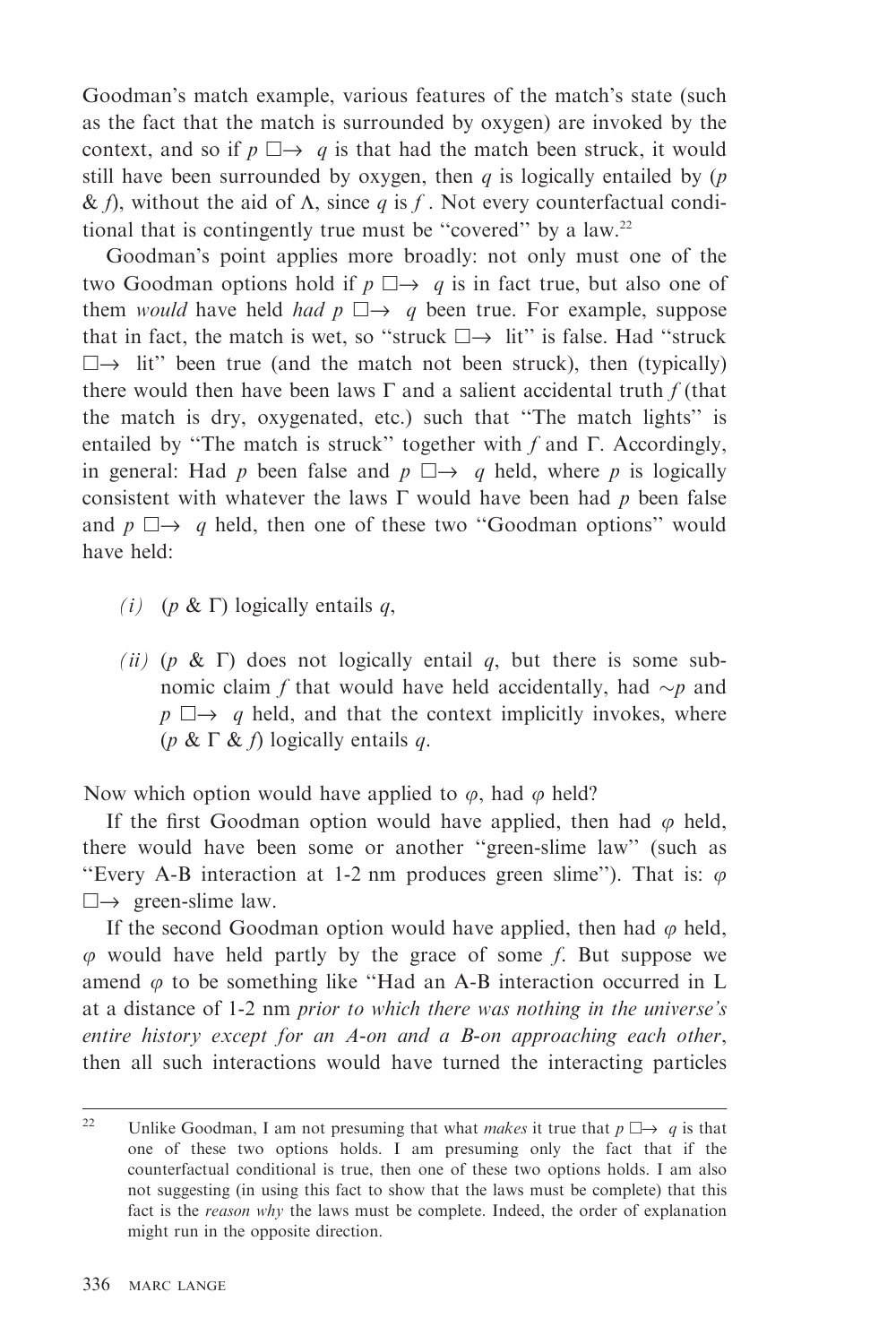into green slime.'' We might even imagine adding further to the italicized portion of the antecedent, making it completely describe the posited universe's sub-nomic history until the A-B interaction takes place. This counterfactual's antecedent (unlike ''Had the match been struck'') leaves no room for some f to supplement it in entailing its consequent. Therefore, had this  $\varphi$  held, then the first Goodman option would have applied to it:  $(\varphi \Box \rightarrow \varphi)$  green slime law).<sup>23</sup>

Second step: Is it the case that had  $\varphi$  held and a green-slime law obtained,  $\Lambda$  would still have held? I suggest not (or, at least, that it is not the case that in every context,  $\Lambda$  would still have held). Here is the only place in my argument where it matters that we are considering the fundamental laws of physics. If  $\Lambda$  were just the laws of ecology (population-growth laws, laws governing the relations over time between predator and prey populations …), for example, then a greenslime law (at least for inanimate slime!) could perhaps have obtained without disrupting them, just as they would not have been perturbed by other modest tinkerings with the fundamental microphysical laws (Lange 2002). Indeed, as I mentioned at the end of the previous section, there are even stable sets that are generated by proper subsets of the laws of fundamental physics, and a green-slime law could have obtained without disrupting them. Once again, consider the set generated by the fundamental dynamical law(s) (in classical physics:  $F = ma$ ), the law of the composition of forces, and the conservation laws—but without the force laws. The members of this set would still have held, even if there had been a green-slime law, just as they would still have held even if gravity had been (replaced by) an inverse-cube force.

However, the laws of fundamental physics are different from the laws of ecology. Although some systems are not ecological systems, every system is a fundamental physical system. That is not because as it happens, every system is made of matter (or whatever). Rather, it is because no system falls outside of the interests of fundamental physics.

 $23$  Let me emphasize why I have considered a counterfactual conditional with a counterfactual conditional  $\varphi$  in its antecedent rather than a more straightforward counterfactual conditional, such as ''Had an A-B interaction occurred in L at 1-2 nm and produced green slime, then ... ." To suggest that under the latter counterfactual supposition, there would have been a green-slime law requires presupposing that any event must be covered by a law. To avoid begging the question in this way, I have instead appealed to the counterfactual conditional having  $\varphi$  in its antecedent. I do not presuppose that every counterfactual conditional that is contingently true (where the antecedent is logically consistent with the laws) must be covered by a law. As I mentioned in the main text, if a counterfactual conditional  $p \Box \rightarrow q$  holds, where p is logically consistent with the laws  $\Lambda$ , then there may be certain actual facts f that are not laws and that the context invokes where  $(p \& f)$ suffices to logically entail  $q$ . (I do not even presume that a world where non-trivial counterfactual conditionals obtain must have laws.)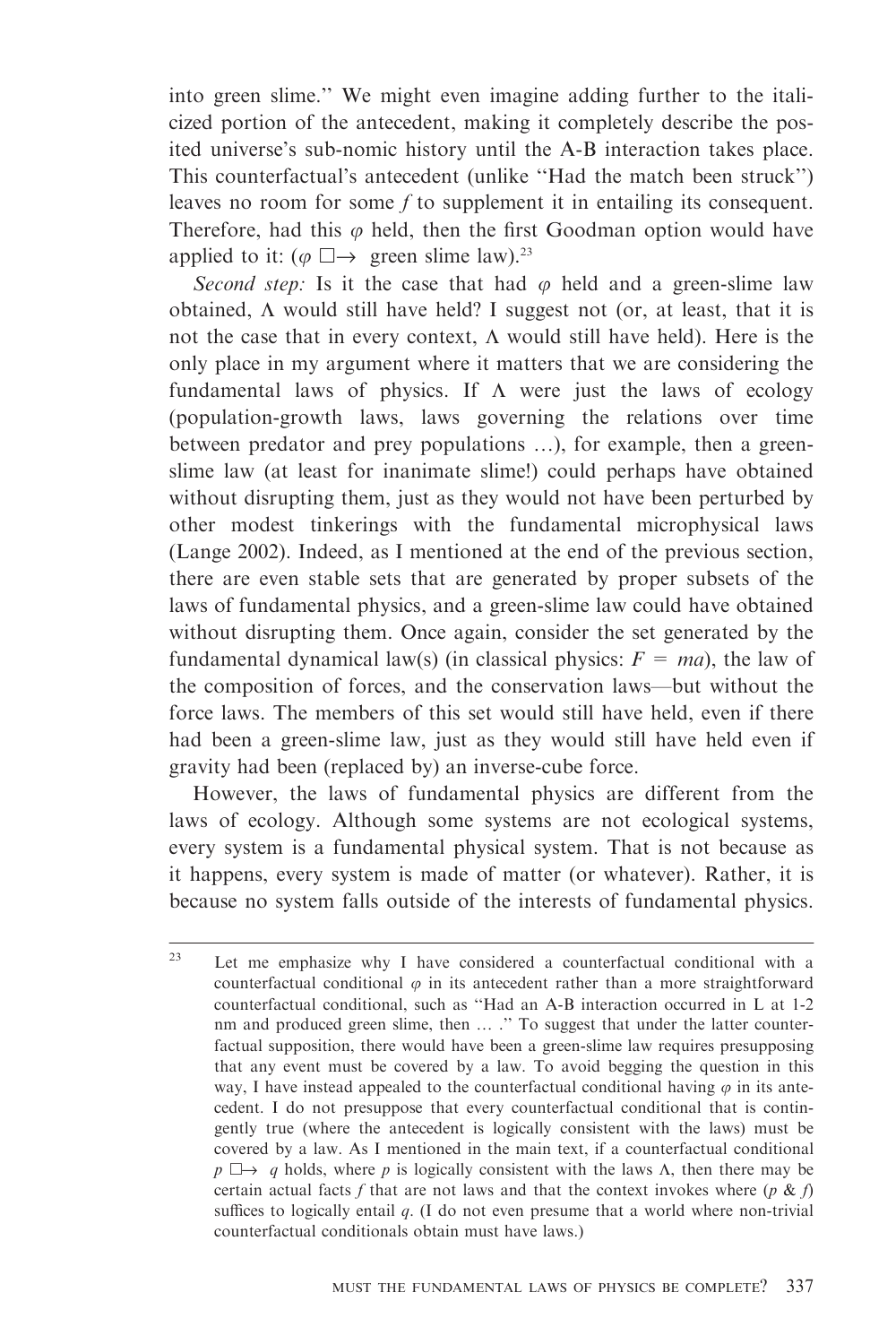Whereas the laws of a special science could be excused for their failure to cover A-B interactions by the fact that A-B interactions do not fall within the science's scope, the same does not apply to the laws of fundamental physics. Hence, only the laws of fundamental physics, not the laws of some special science, are intuitively expected to be complete.

Even if the laws governing the relation of forces to motions (e.g.,  $F = ma$ ) would have withstood the addition of further forces, the actual force laws need not have done. As I argued earlier, it seems very implausible that in every context, the laws governing A-B interactions at other distances would still have held, had there been a green-slime law for A-B interactions at 1-2 nm. There are plenty of examples where the actual laws would (or, at least, might well) have failed still to be true, had there been an additional law with which they are nevertheless logically consistent. For instance, had there been a law prohibiting gold cubes larger than a cubic mile, wouldn't the force laws perhaps have been different? The actual force laws could still have held (the laws could merely have imposed a further constraint on, e.g., the universe's possible initial conditions) but I see no reason to insist that the actual force laws would still have held, had the gold-cubes generalization been a law.

Likewise, consider  $\sigma$ : it is a law that when two bodies of unequal mass collide, the less massive body disappears and the more massive body goes on its way as if the other body had not been there. The actual laws are logically consistent with  $\sigma$ : In a possible world where it is a law that that there is always just a single particle with constant mass moving uniformly forever,  $\sigma$  holds (vacuously) and the rest of the familiar laws of classical physics (e.g., the force laws, energy and momentum conservation) also still hold. But (in some contexts, at least, it is true that) had  $\sigma$ obtained, then the familiar conservation and force laws would not all still have held. Rather, there would still have been many bodies, but they would have behaved differently than bodies actually do.<sup>24</sup>

Similarly, consider  $\tau$ : it is a law that the sum of each body's  $(mv)^{1/2}$ is a conserved quantity. Again, the actual laws are logically consistent with  $\tau$ : In a universe where it is a law that there is nothing but a single point body of constant mass moving uniformly forever, it is a law that  $\Sigma(mv)^{1/2}$  is conserved and all of the actual conservation and dynamical laws are still laws too. But (in at least some conversational contexts, it is true that) had  $\tau$  held, then some of the actual conservation laws would not still have held; the momentum conservation law or energy conservation law would presumably have been replaced by the law of

<sup>&</sup>lt;sup>24</sup> The failure of  $(\sigma \Box \rightarrow \Lambda)$  is no threat to  $\Lambda^*$ 's stability since  $\sigma$  is not constructed exclusively out of sub-nomic claims and " $\Box \rightarrow$  ." Rather,  $\sigma$  refers to a law.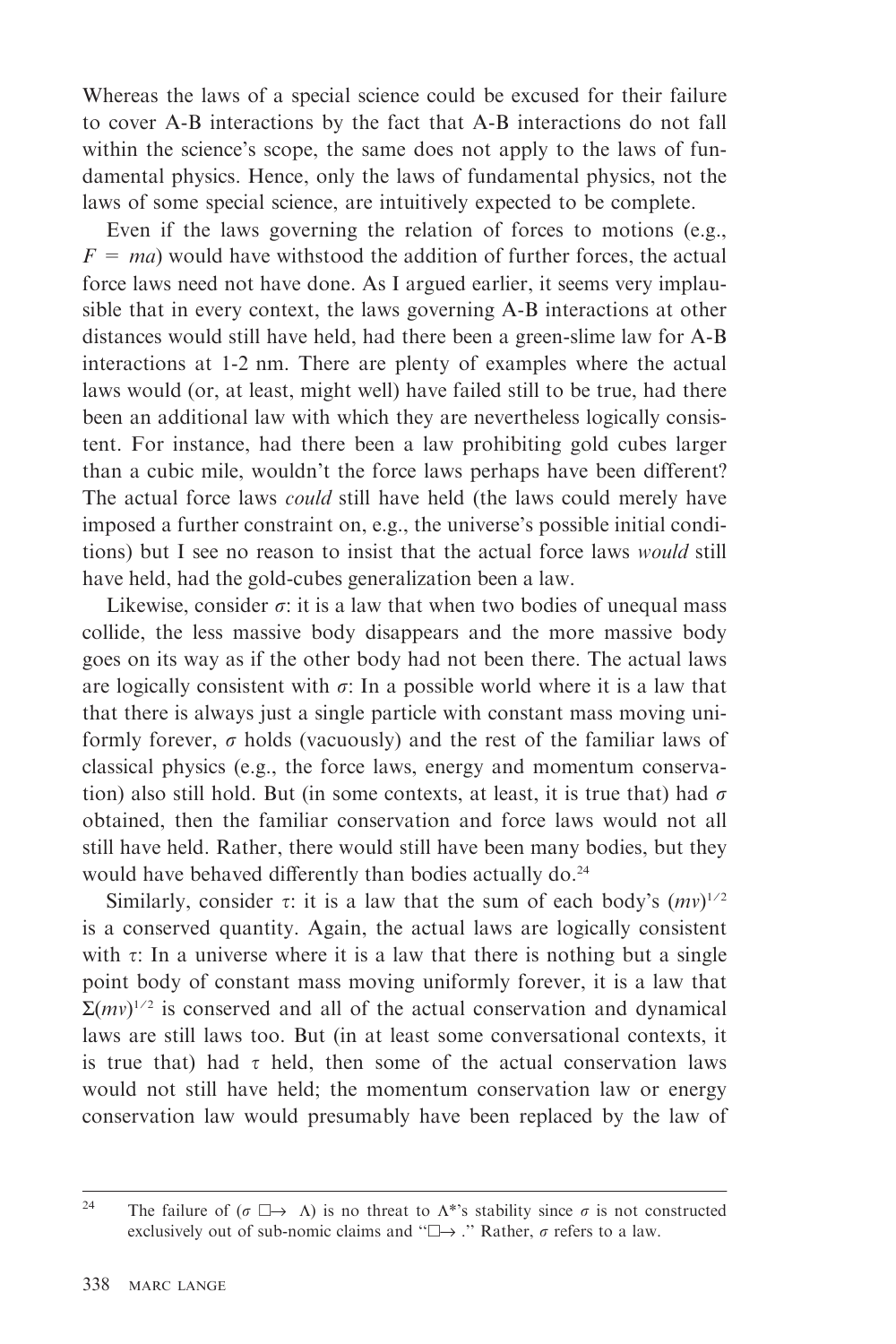the conservation of  $\Sigma(mv)^{1/2}$ . In all of these examples, had an additional law held, the actual laws would have been disobliged.

Let's now gather the fruits of the two steps of this argument. Suppose (for *reductio*) that the fundamental physical laws  $\Lambda$  are incomplete (using the A-B example). Then

 $\varphi \Box \rightarrow$  green-slime law [first step]

( $\varphi$  & green-slime law)  $\diamondsuit \rightarrow \sim \Lambda$  (holds in some context) [second step]

Therefore, by the kind of transitivity to which counterfactuals adhere,

 $\varphi \diamond \rightarrow \sim \Lambda$  (holds in some context)

contrary to  $\Lambda^*$ 's stability. *Reductio* achieved.

Let's consider an objection. I supposed that in L, no A-on actually interacts with a B-on at a distance of 1-2 nm. But this supposition seems to play no role in the argument, so let's drop it. In fact, let's suppose that there are many A-B interactions in L at 1-2 nm and all of them produce green slime—which is nevertheless quite different from what the laws for A-B interactions at other distances call for. So the subjunctive conditional  $\varphi$  (Were there an A-B interaction in L at 1-2 nm, then all such interactions would produce green slime) is true (since the actual world is the closest world where there is an A-B interaction in L at 1-2 nm), and its truth obviously fails to undermine any of the laws. Of course, we might select a different candidate for  $\varphi$ , such as ''Were there an A-B interaction in L at 1-2 nm, then all such interactions would transform the interacting particles into TV sets'' (where TV sets are also wildly different from the results of A-B interactions at other distances). Now  $\varphi$  is false. But had  $\varphi$  obtained, the laws would have been no different; if the laws governing A-B interactions at other distances are undaunted by green slime resulting from A-B interactions at 1-2 nm, despite green slime being wildly different from the results of A-B interactions at other distances, then why should the laws governing A-B interactions at other distances be undermined by TV sets resulting from A-B interactions at 1-2 nm? (End of objection.)

In response, I deny that in all conversational contexts, the truth of ''Were there an A-B interaction in L at 1-2 nm, then all such interactions would produce green slime'' is ensured simply by the fact that there is an A-B interaction in L at 1-2 nm and every such interaction produces green slime. In other words, I deny ''Centering:'' that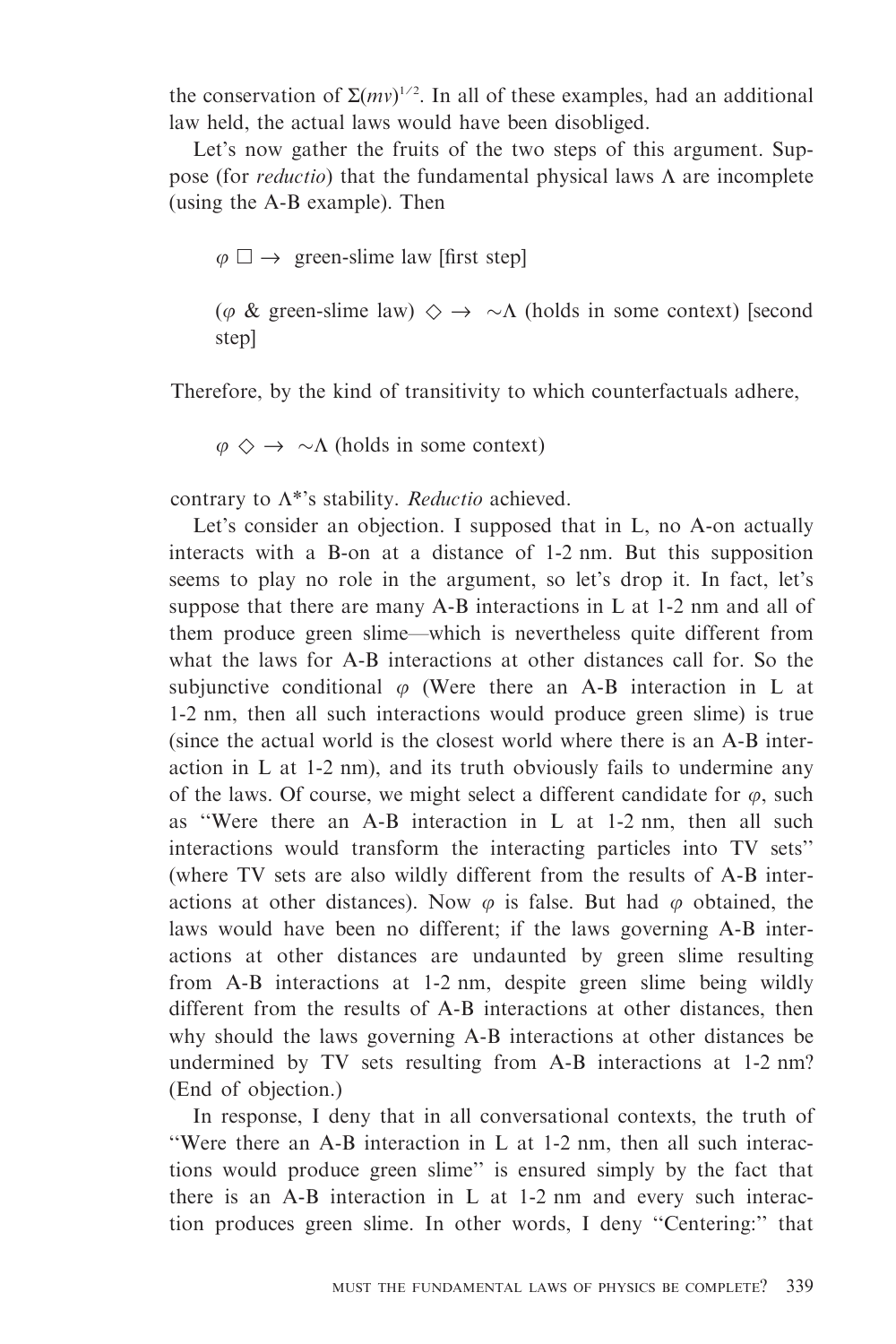$p \Box \rightarrow q$  is true if p and q are true. Here is a counterexample to it. Suppose there is an indeterministic process (a ''coin flip'') having a 50% chance of yielding ''heads'' and a 50% chance of yielding ''tails.'' Suppose this process will occur here sometime during the next 5 seconds. Then contrary to Centering, there is a familiar context in which it is not true that were the coin flipped here sometime during the next 5 seconds, it would land heads, and it is also not true that were it flipped here sometime during the next 5 seconds, it would land tails. Rather, were it flipped, then (just before the toss) it would have a 50% chance of landing heads and a 50% chance of landing tails, so although it might land heads, it might just as well land tails. In this context, the flip's actual outcome is irrelevant to the conditional's truth.25

For it to be true (in that context) that the coin would land heads were it flipped, the outcome of the coin flip must be (as it were) preordained—''fated.'' If the law governing the coin flip's outcome is indeterministic, then its outcome is not fated. I am not suggesting that such a "fate" can be supplied only by a law; a counterfactual conditional that is contingently true need not be ''covered'' by a law. However, if the coin flip falls into a gap in the laws, then the flip's outcome can be at least as unfated as it would be if the coin flip is governed by indeterministic laws. Therefore, even if there are A-B interactions in L at 1-2 nm and all of them produce green slime, there is a perfectly natural context in which ''Were there an A-B interaction in L at 1-2 nm, all such interactions would produce green slime"  $(\varphi)$  is false. In that context, then, had  $\varphi$  been true, some of the laws  $\Lambda$  might not still have held—contrary to  $\Lambda^*$ 's stability, giving us the *reductio*. So the laws must be complete.

Let's look at this example in one final way. Suppose there is a law  $m$ specifying that any "coin flip" has a 50% chance of yielding heads and a 50% chance of yielding tails. Had it been the case (in the context I was discussing) that (flip in L  $\Box \rightarrow$  heads) holds, then m would not still have held.<sup>26</sup> Indeed, even coin flips outside of L would (or at least

 $25$  There is a different, familiar context in which it is true that had Jones bet on "heads," then Jones would have won, since the outcome would have been no different from what it actually was: heads (let's say). In that context, a world's sharing the flip's actual outcome is thereby rendered more similar to the actual world.

<sup>&</sup>lt;sup>26</sup> This counterfactual conditional's truth is logically consistent with  $\Lambda^*$ 's stability since (flip  $\Box \rightarrow$  heads) is logically inconsistent with (flip  $\Box \rightarrow 50\%$  chance heads). Hence,  $\Lambda^*$  (including (flip  $\Box \rightarrow 50\%$  chance heads)) does not need to be preserved under the supposition that (flip  $\Box \rightarrow$  heads) in order for  $\Lambda^*$  to be stable. One way to show that (flip  $\Box \rightarrow$  heads) is logically inconsistent with (flip  $\Box \rightarrow 50\%$  chance heads), even though (heads) and (50% chance heads) are logically consistent, is to point out that (flip  $\Box \rightarrow 50\%$  chance heads) logically entails "Had the coin been flipped, it might have landed tails", which contradicts (flip  $\Box \rightarrow$  heads). See (Lange 2006a).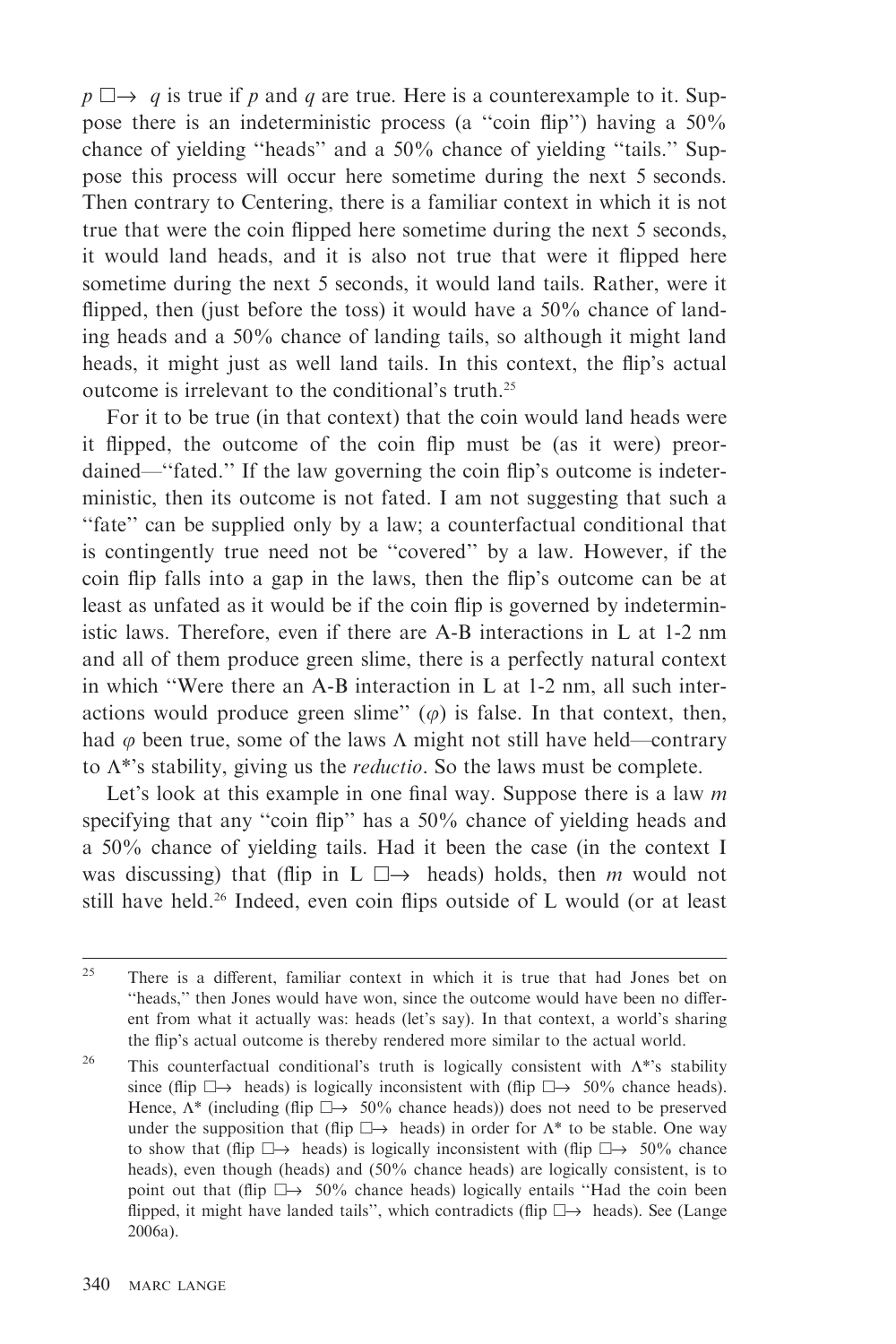might) not still have had 50% chances of yielding tails. Just as the supposition that (flip in  $L \square \rightarrow$  heads) posits that such a flip's outcome is preordained, so likewise the supposition that ''Were there an A-B interaction at 1-2 nm, all such interactions would produce green slime"  $(\varphi)$ posits that such an interaction's outcome is preordained. Just as ''(flip in L  $\Box \rightarrow$  heads)  $\Box \rightarrow$  (coin flips outside L have 50% chance of yielding tails)" is false, so likewise had  $\varphi$ , then the actual laws about A-B interactions at other distances would (or at least might) not still have held.

#### 7. Conclusion

I have argued that for the laws to have a gap for A-B interactions at 1-2 nm, it must be that the laws would all still have been true, had it been the case that had there been A-B interactions at 1-2 nm, they would all have produced green slime. But, I have suggested, it is not the case that the laws would then still have been true. To conflict with  $\Lambda^*$ 's stability (where  $\Lambda$  has a gap), it is not necessary for "(A-B interaction at 1-2 nm  $\Box \rightarrow$  green slime)  $\Box \rightarrow \sim \Lambda$ " (that is, " $\varphi \Box \rightarrow \sim \Lambda$ ") to be true in every context. It suffices that in some context, " $\varphi \diamond \rightarrow$  $\sim \Lambda$ " is true. This seems modest enough.

Admittedly, one might simply dig in one's heels and say: If the gappy  $\Lambda$  does indeed contain all and only the laws, then it must be true that  $\Lambda$  would still have been true, had  $\varphi$ . Although this counterfactual seems false to me, I don't have a knock-down argument against it; it involves no outright contradiction. However, I would ask someone who digs in her heels which of the two key counterfactual conditionals in my argument she believes false (in every context): " $\varphi \Box \rightarrow$ green-slime law" or " $\varphi$  & green-slime law  $\diamond \rightarrow \neg \Lambda$ ." (Or both.) Our precise point of disagreement might then be identified.

I have concluded that the laws (if there are any) must be complete. ''What colossal presumption,'' you may say, ''for a philosopher reasoning *a priori* to purport to ascertain such a contingent fact about the universe!'' You might press the point along these lines:

> Surely it should be left for empirical science to figure out what the laws happen to be like. In particular, we should not prejudge the ways that the laws might constrain the future given the past. The above requirement that the laws be ''complete'' audaciously presumes that the only constraints that the laws could impose on some hypothetical future event  $E$  given past events are by entailing e, entailing  $\sim e$ , or entailing E's chance. But there is no *a priori* limit to discovery in science. We might someday discover additional ways for laws to explain sub-nomic facts—ways that make the laws ''incomplete'' in the sense formulated above, but do not intuitively involve a gap in the laws's coverage. After all, had this paper been written before quantum mechanics was discovered, it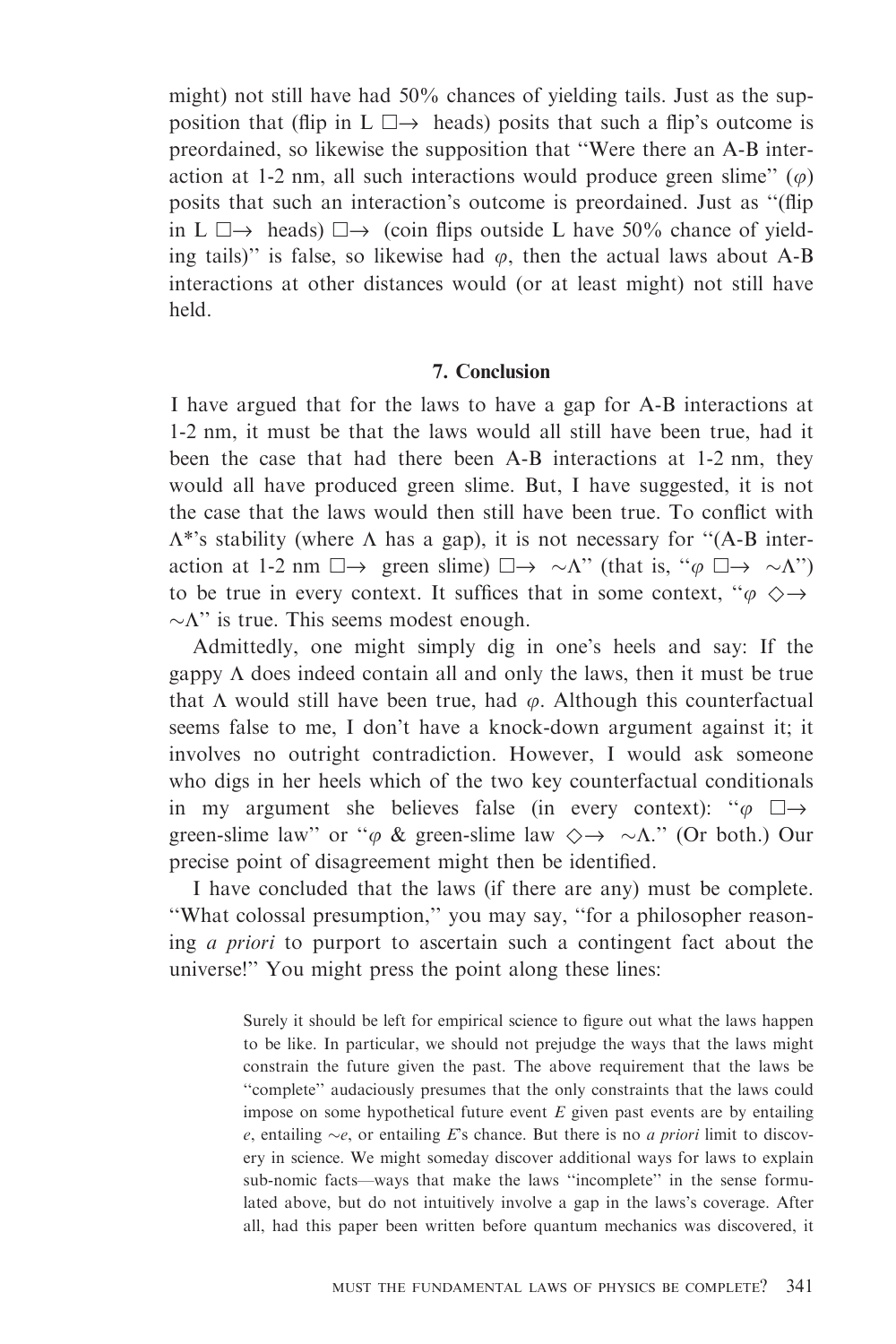might have posited a ''completeness requirement'' that left no room for irreducibly statistical explanations and ontologically primitive chances in fundamental physics. How can we be sure that any purported ''completeness requirement'' has allowed for all of the ways that laws could (as a matter of physical possibility, let alone metaphysical possibility) 'cover' an event?''

I agree with this objection. I suggest that the ''completeness requirement'' differs in different universes. In a universe where none of the fundamental laws ascribes chances, a gap in the laws's coverage involves a violation of determinism. In such a universe, the above argument for completeness goes through; the requisite counterfactuals hold. In contrast, in a universe where there are also statistical laws, the completeness requirement is the one I gave in section 2. If the laws say nothing about the outcomes of A-B interactions at 1-2 nm, not even ascribing chances to them even though such interactions are physically possible, then the laws are incomplete by either standard.

We might even imagine a universe where there are chance processes that have chances rather than non-chancy events as their outcomes. Such a process has various chances of yielding various outcomes consisting exclusively of various different chances of e. Until a given process has run its course (at T'), there is no N such that  $ch(e) = N$ ; there is (at  $T$ ) only some chance N that when the process yields an outcome (at T'), e's chance will then be M:  $ch_T(ch_T(e) = M) = N$ , an irreducibly second-order chance.<sup>27</sup> In such a universe, it suffices to satisfy the completeness requirement that the laws and various events not involving chances and occurring at or before some moment T preceding the time with which  $E$  is concerned entail that some  $N$  is the chance at T that at some later moment T', E's chance is M—i.e.,  $ch_T(ch_T(e))$  $= M$ ) = N. If the laws say nothing about the outcomes of A-B interactions at 1-2 nm, even about the chance of green slime's having a given chance of resulting, then the laws are incomplete. The laws cannot contain such a gap, on pain of  $\Lambda^*$ 's instability.

While it is metaphysically compulsory that some or another ''completeness requirement'' hold, no particular ''completeness requirement'' is metaphysically compulsory. Rather, a particular ''completeness requirement'' holds in a given possible world as a meta-law—a law governing the "first-order laws"  $\Lambda$  (i.e., the laws governing the subnomic facts). The meta-law expressing the completeness requirement specifies the manner in which every event must be ''covered'' by firstorder laws.

<sup>27</sup> Elsewhere (Lange 2006b) I have argued for the metaphysical possibility of irreducible second-order chances.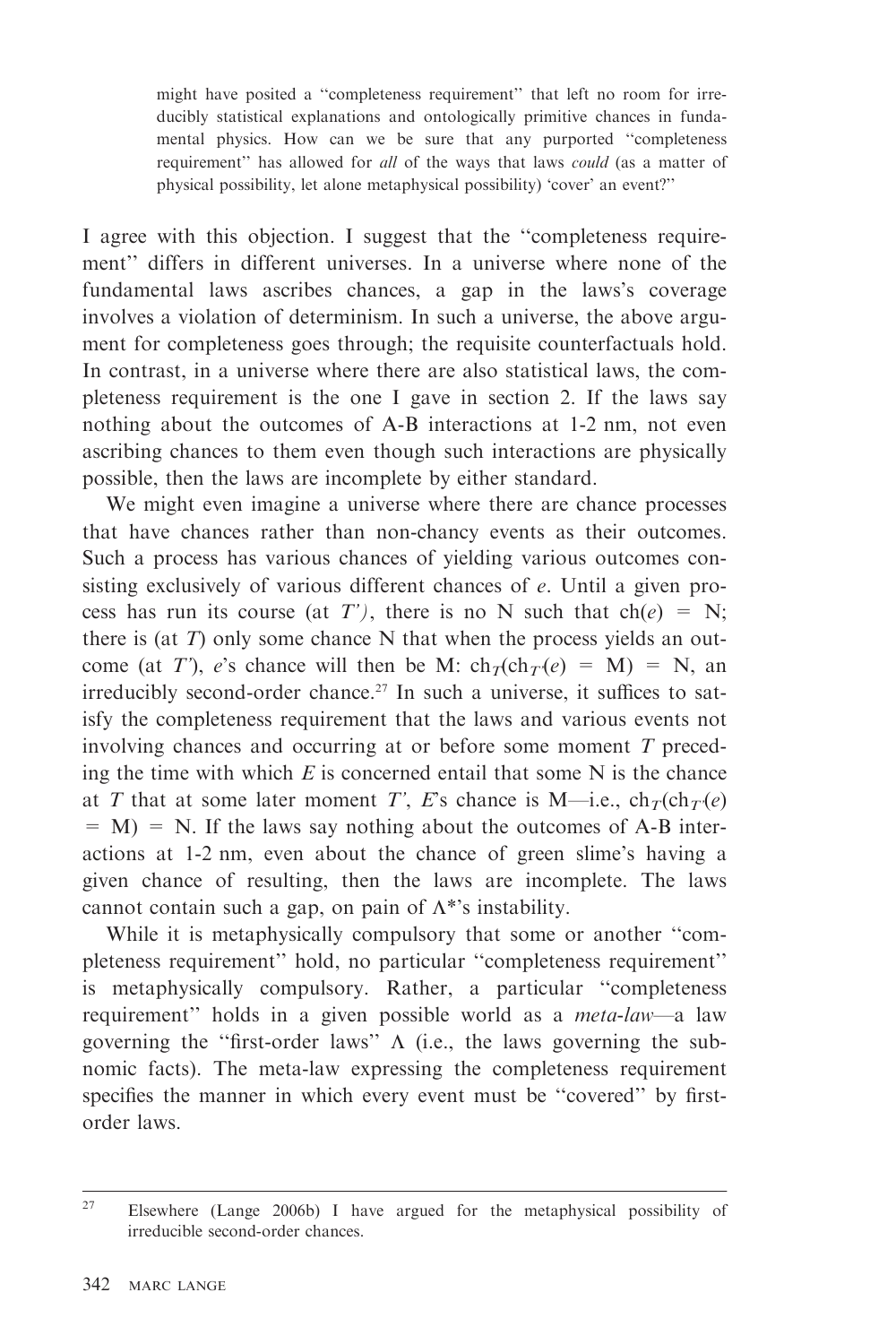Other meta-laws are widely accepted in physics. For instance, a spacetime symmetry principle in physics is standardly construed as a meta-law—as ''a superprinciple which is in a similar relation to the laws of nature as these are to the events'' (Wigner 1972:10) and ''as laws which the laws of nature have to obey'' (Wigner 1985: 700; cf. Feynman 1967: 59). Time-displacement symmetry, for instance, requires roughly that the first-order laws fail to privilege any particular moment in time. I suggest that in any possible world where there are laws, there must be an appropriate completeness principle that holds with the modal force of a meta-law, constraining the laws in the same manner as symmetry principles are thought to  $do.^{28}$ 

Imagine, for example, a possible world where the first-order laws include Newton's second law of motion ( $F = ma$ , relating the net force on a body to its mass and acceleration) and various force laws—a world along the lines contemplated in classical mechanics. As a metalaw, time-displacement symmetry would impose restrictions on the kinds of fundamental forces there could be in such a world. For example, it would preclude a fundamental force law demanding that all bodies feel a component force in a given direction that is zero until a certain time T, and then a constant non-zero strength thereafter. In the same way, a completeness meta-law in such a world would restrict the kinds of fundamental forces there could be. For example, it would rule out a fundamental force on a body varying in a given direction as the square-root of the body's speed in that direction. Such a force (if permitted to act in isolation on a body at rest) generates from Newton's second law an equation of motion that is satisfied by more than one trajectory: by the body's sitting still for any span of time, and then beginning to move (Hutchison 1993: 320). The body's launching into motion (or remaining at rest) is not covered by the laws; they do not even ascribe chances (given the prior history) to these events. Like a symmetry meta-law, a completeness meta-law explains why the firstorder laws have a certain feature.

By allowing different possible law-governed worlds to have different completeness meta-laws, this view neither forecloses the conceptual innovations and empirical discoveries open to future science nor imposes a priori limits on the laws's ingenuity in ''covering'' events—in finding ways to constrain the future given the past. I have argued only that there will be some completeness meta-law suited to the actual laws; it is up to empirical science to discover what it is. Admittedly, this view does purport to give an a priori argument that a certain kind of

<sup>&</sup>lt;sup>28</sup> I elaborate that variety of constraint (in terms of "stability" generalized to a higher-level of law) in (Lange forthcoming).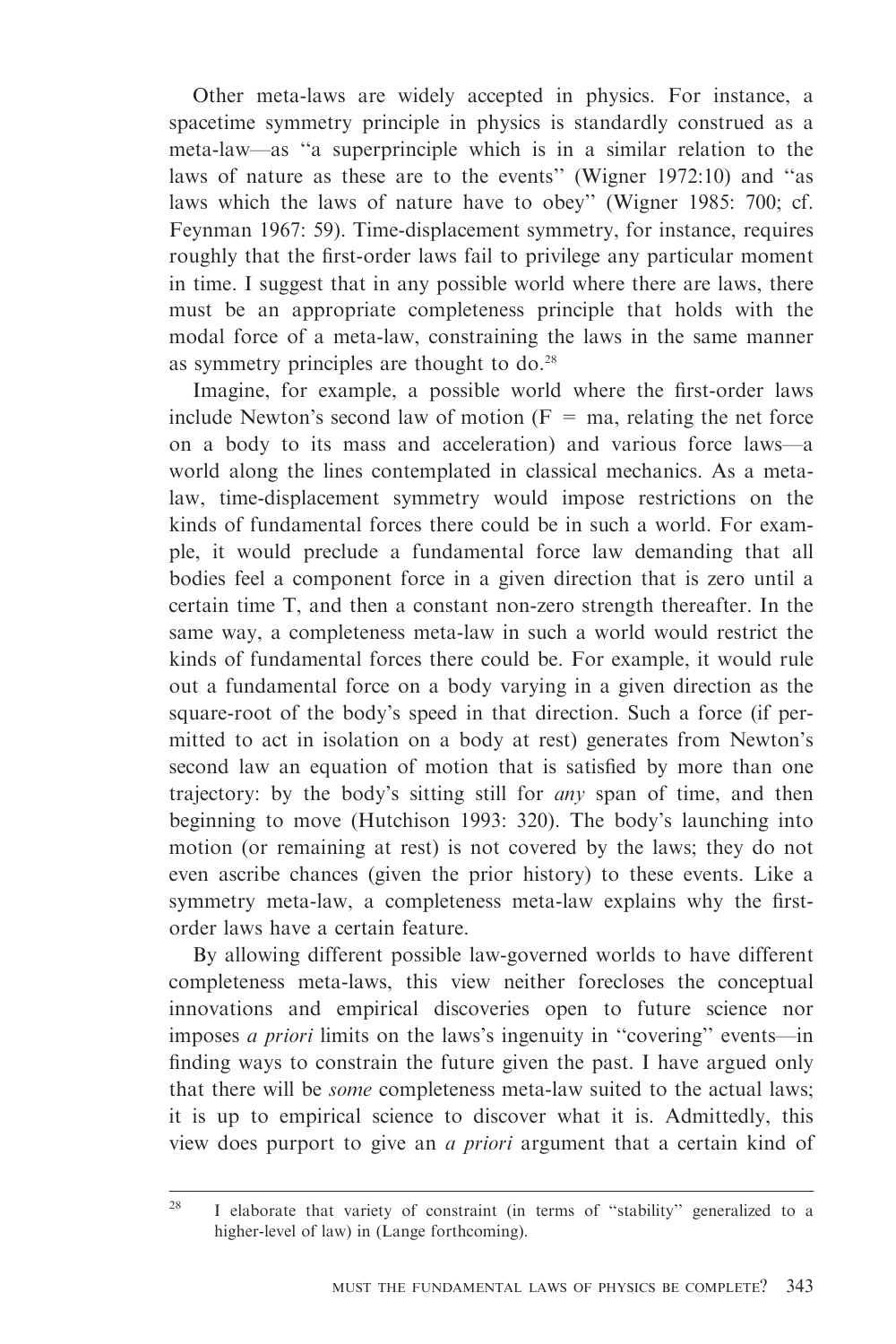meta-law obtains—a law demanding that the first-order laws be complete. But what good is a philosophical view if it tells us nothing that we didn't already know?

#### References

- Armstrong, David 1983. What is a law of nature? Cambridge: Cambridge University Press.
- Bennett, Jonathan 1984. ''Counterfactuals and temporal direction,'' Philosophical Review 93: 57–91.

—— 2003. A philosophical guide to conditionals. Oxford: Clarendon.

- Bergmann, P.G. 1980. Comment in ''Open discussion following papers by S. Hawking and W.G. Unruh," in Woolf, Harry (ed.), Some strangeness in the proportion, Reading, MA: Addison-Wesley, pp. 156–8.
- Carroll, John 1994. Laws of nature. Cambridge: Cambridge University Press.
- Chisholm, Roderick 1946. ''The contrary-to-fact conditional,'' Mind 55: 289–307.
- Davies, Paul 1995. ''Algorithmic compressibility, fundamental and phenomenological laws,'' in Weinert, Friedel (ed.), Laws of nature: essays on the philosophical, scientific, and historical dimensions, Berlin: de Gruyter, pp. 248–67.

Dorato, Mauro 2005. The software of the universe. Aldershot: Ashgate.

Earman, John 1986. A primer on determinism. Dordrecht: Reidel.

- —— 1995. Bangs, crunches, whimpers, and shrieks. New York: Oxford University Press.
- Feynman, Richard 1967. The character of physical law. Cambridge, MA: MIT Press.
- Gardner, Martin 1970. ''Mathematical games: The fantastic combinations of Conway's new solitaire game 'life','' Scientific American 223 (October): 120–3.
- Goodman, Nelson 1983. Fact, fiction, and forecast. Cambridge, MA: Harvard University Press.

Horwich, Paul 1987. Asymmetries in time. Cambridge, MA: MIT Press.

- Hutchison, Keith 1993. ''Is classical physics really time-reversible and deterministic?'', British Journal for the Philosophy of Science 44: 307–23.
- Huxley, Thomas Henry 1893. Science and education: T.H. Huxley's collected essays, volume III. New York: Appleton.
- Jackson, Frank 1977. ''A causal theory of counterfactuals,'' Australasian Journal of Philosophy 55: 3–21.